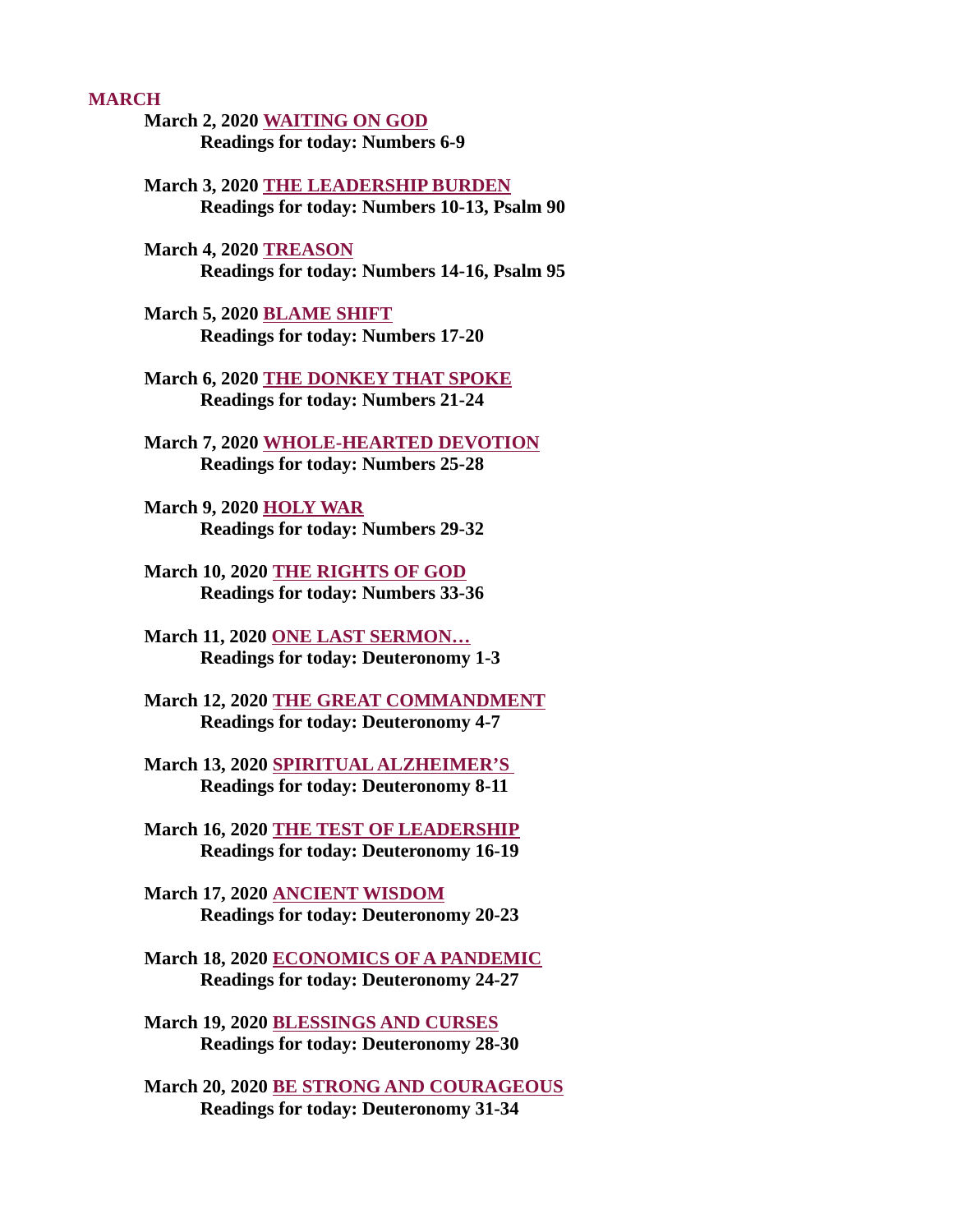March 21, 2020 WAITING FOR SPRING [Readings for today: Joshua 1-2, Psalms 105](#page-26-0)

[March 23, 2020 BEAUTY FROM ASHES](#page-27-0) Readings for today: Joshua 3-6

[March 24, 2020 IN GOD WE TRUST](#page-28-0) Readings for today: Joshua 7-10

March 25, 2020 PERSPECTIVE [Readings for today: Joshua 11-14](#page-30-0)

[March 26, 2020 HAS GOD'S PROMISE FAILED?](#page-32-0) Readings for today: Joshua 15-18

March 27, 2020 WITNESS [Readings for today: Joshua 19-22](#page-33-0)

March 28, 2020 LOVE AND OBEDIENCE [Readings for today: Joshua 23-34, Judges 1](#page-34-0)

March 30, 2020 TESTING [Readings for today: Judges 2-5](#page-35-0)

March 31, 2020 HUMILITY [Readings for today: Judges 6-9](#page-36-0)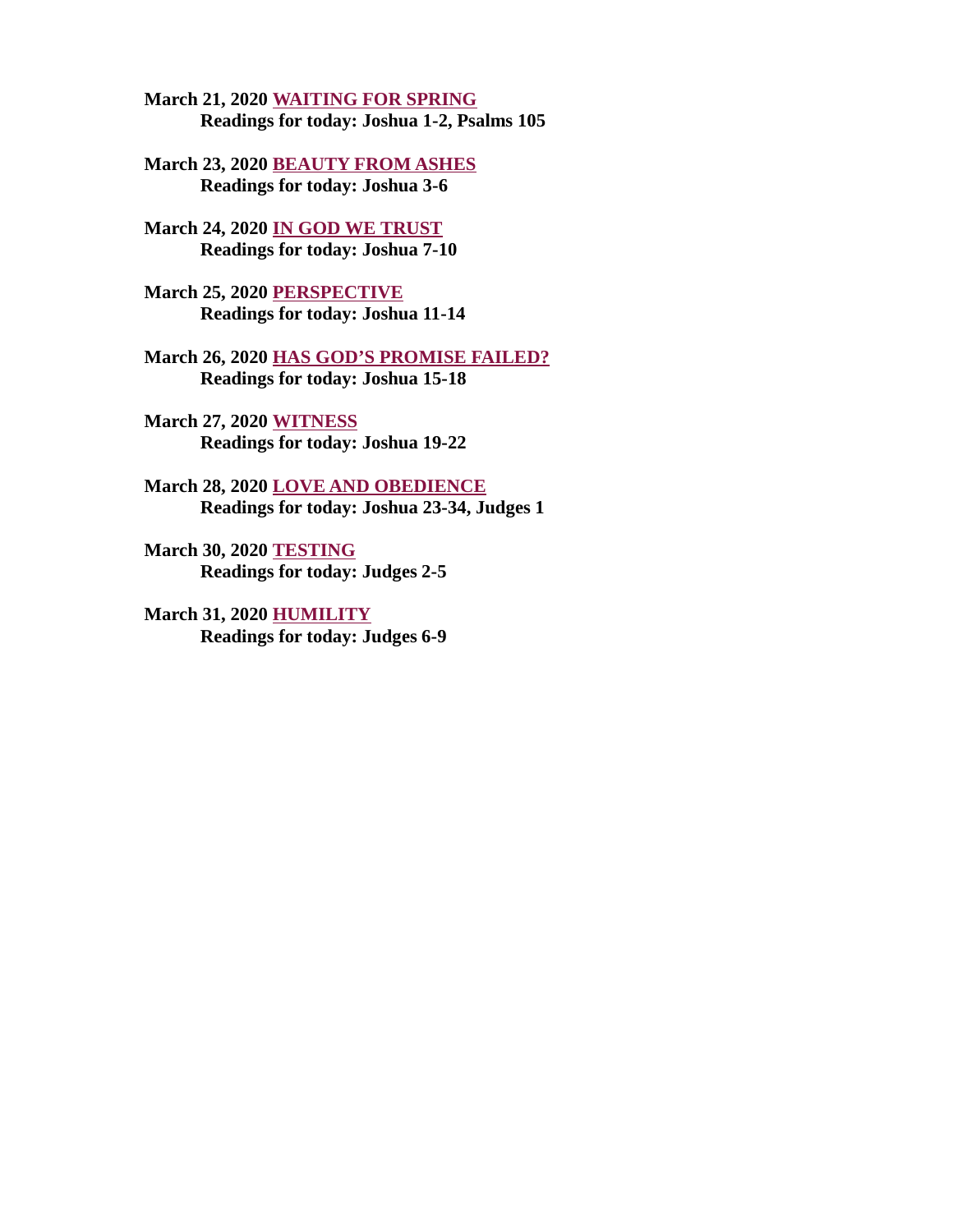## March 2, 2020 WAITING ON GOD

<span id="page-2-0"></span>[Readings for today: Numbers 6-9](https://www.biblegateway.com/passage/?search=Numbers+6-9&version=ESV)

One of the hardest things to learn as a follower of Christ is how to wait. We are always in such a hurry. We rush around in the morning to get off to work and school. We rush around all day at work trying to get things done. We rush around in the evenings to different activities and events. Then we wake up the next day to do it all over again. Furthermore, we live in a world of instant gratification. We get what we want when we want it and woe to anyone who cannot deliver on our timeline! Patience is no longer a virtue in our world. Waiting is considered a waste of time.

The Bible is clear that "waiting" is a key skill for any disciple. Patience is a fruit of the Holy Spirit's presence in our lives. Long-suffering is something God's people know intimately. Consider what we read from Numbers today. "On the day that the tabernacle was set up, the cloud covered the tabernacle, the tent of the testimony. And at evening it was over the tabernacle like the appearance of fire until morning. So it was always: the cloud covered it by day and the appearance of fire by night. And whenever the cloud lifted from over the tent, after that the people of Israel set out, and in the place where the cloud settled down, there the people of Israel camped...At the command of the Lord they camped, and at the command of the Lord they set out. They kept the charge of the Lord, at the command of the Lord by Moses." (Num. 9:15-17, 23) The passage tells us that sometimes they camped for days in one location. Sometimes for hours. The point is Israel didn't move until God moved. Israel didn't break camp until God broke camp. Israel was learning how to wait on God.

I've been in ministry now for almost twenty years. Over that time, I've spent hundreds if not thousands of hours in my office counseling people through all sorts of different seasons in their lives. One of the most common issues I have to address is impatience. It makes total sense. People in crisis want out of crisis as soon as possible! So I get it. However, in their rush to get out of crisis they often jump from the frying pan into the fire. Refusing to wait on God, they prematurely end their marriage. Prematurely cut off a relationship. Prematurely make a professional decision. Prematurely rush into what they think is a solution only to find their supposed "cure" worse than their disease.

God wants us to wait on Him. His time is not our time. His ways are not our ways. His thoughts are higher than our thoughts. So often when we wait on God, we don't understand. I am sure there were moments when Israel looked around and said, "Really God? This is where you want us to camp? This is where you want us to settle down for a few days?" I'm sure there were other times when they found wonderful pasture and plentiful water only to have the pillar of cloud rise the next morning, taking them onward. They had never seen the Promised Land. They had no idea where they were headed or what it would look like when they got there. They simply had to trust God. They had to wait on God. They had to look to God.

Where is God calling you to trust Him in your life today? Is it with a professional decision? Is it with your children's future? Your marriage? Is it with you finances? Or perhaps your aging parent's health? Maybe it's your college choice? Or a career decision after you graduate? What does that look like for you and how are you learning to wait on God to reveal His will?

Readings for tomorrow: Numbers 10-13, Psalms 90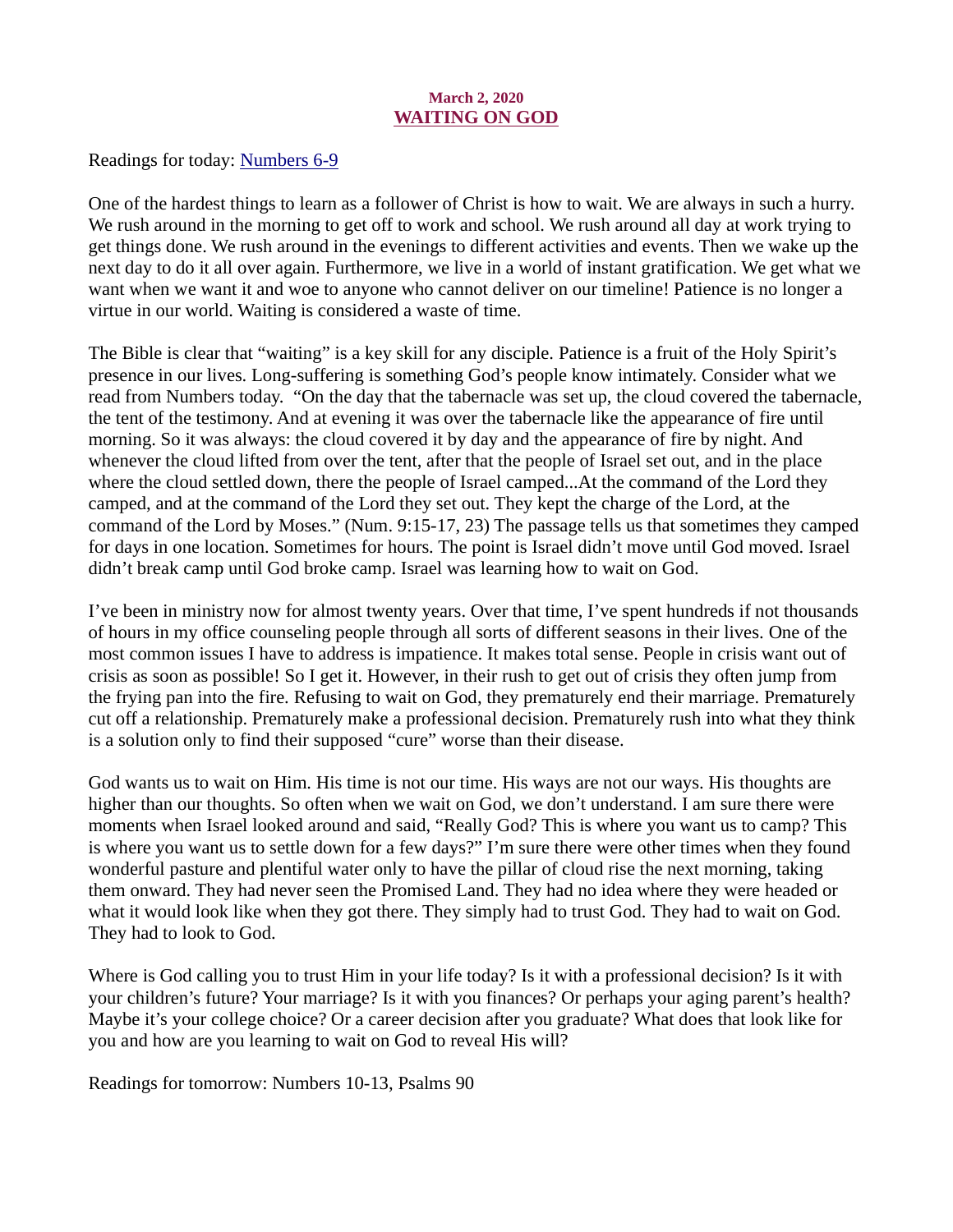#### March 3, 2020 THE LEADERSHIP BURDEN

<span id="page-3-0"></span>[Readings for today: Numbers 10-13, Psalm 90](https://www.biblegateway.com/passage/?search=Numbers+10-13%2C+Psalm+90&version=ESV)

A few days ago, an old article began reappearing in my Twitter feed. Written for Forbes, it lists the nine toughest leadership roles in our culture today. Pastors come in at #5. "Being a pastor is like death by a thousand paper cuts....You're scrutinized and criticized from top to bottom, stem to stern. You work for an invisible, perfect Boss, and you're supposed to lead a ragtag gaggle of volunteers towards God's coming future. It's like herding cats, but harder." Now I am not sure my job is any harder than anyone else's but I do sympathize with the sentiments of the article. Leadership is hard. The burden is heavy. The struggle is real. No matter what sphere of life you are called to lead in – and I truly believe all of us are "leaders" in one sphere or another - it comes with a lot of stress. How one responds to the stress often determines the success or failure of the leader.

Moses felt the stress of leadership. Listen to what he says to the Lord after what seems like the umpteenth time the people of Israel complained. "Why have you dealt ill with your servant? And why have I not found favor in your sight, that you lay the burden of all this people on me? Did I conceive all this people? Did I give them birth, that you should say to me, 'Carry them in your bosom, as a nurse carries a nursing child,' to the land that you swore to give their fathers? Where am I to get meat to give to all this people? For they weep before me and say, 'Give us meat, that we may eat.' I am not able to carry all this people alone; the burden is too heavy for me. If you will treat me like this, kill me at once, if I find favor in your sight, that I may not see my wretchedness." (Numbers 11:11-15) Think about all Moses had accomplished up to this point. At eighty years of age, he had returned to Egypt where he was wanted for murder to confront Pharoah. After levying plague after plague, he successfully secured freedom for the people of Israel. He leads them out with great wealth and possessions. He parts the Red Sea. Feeds them in the wilderness. Brings water from a rock. He performs miracle after miracle and yet Israel remains so ungrateful. They continue to grumble and complain. At the first sign of hardship, they start whining about going back to Egypt. They criticize and attack his leadership. They come after his family. They question his ability. Can you imagine how frustrating this must have been?

So Moses asks God to kill him. He's tired. He's weary. He's depressed. He's anxious. He's come to the end of himself. He's on empty. He's got nothing left. Ever felt like that? Interestingly enough, the toughest job Forbes lists in its article is parenting. Staying at home to raise the kids. Anyone who's ever been a parent knows the struggle of watching your kids grow up. The joy and the sorrow. The excitement and the anxiety. The pride and the fear. It's quite a roller coaster. Moses sees himself as a kind of parent to Israel. Like God put him in charge of raising hundreds of thousands of children. Did I conceive all these people? Did I give them birth? Did I nurse them as they grew? How am I going to feed them? How am I going to provide for them? How am I going to raise them to maturity? The burden is simply too great so he cries out in anguish and despair.

Look at how God responds. "Then the Lord said to Moses, "Gather for me seventy men of the elders of Israel, whom you know to be the elders of the people and officers over them, and bring them to the tent of meeting, and let them take their stand there with you. And I will come down and talk with you there. And I will take some of the Spirit that is on you and put it on them, and they shall bear the burden of the people with you, so that you may not bear it yourself alone." (Numbers 11:16-17) God doesn't leave Moses alone. He provides friends and colleagues to share the load. It is not up to Moses to do this on his own. This project doesn't rise or fall with Moses. Seventy elders are raised up by God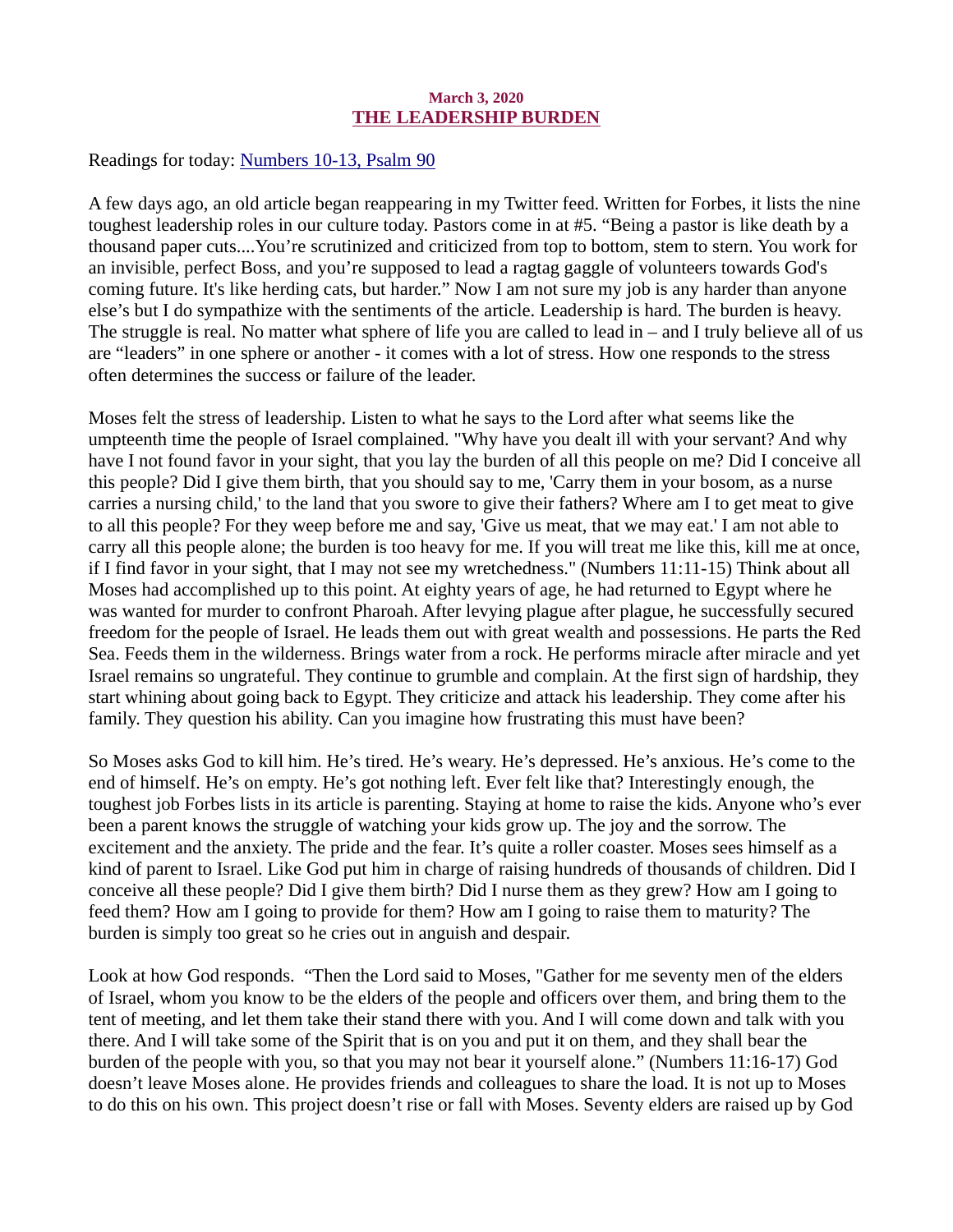to help lead and guide the people. They are filled with the same Spirit. They are given some of the same gifts. They will lighten the load.

Why is leadership so hard? Because we too often go it alone. I've known too many pastors who crash and burn because they have no friends. No colleagues to share their burdens with. I've known too many moms and dads who refuse to let others come alongside them and help. I've known too many business leaders who think their business cannot survive without them. Too many teachers who believe the success or failure of each child rests on them.

Friends, leadership is a gift to be shared. I know I would not be where I am today without a phenomenal wife who stands by my side. Four great kids who are learning to take responsibility for themselves. Elders in our church who prayerfully seek the mind of Christ and are eager to share the burden. A staff team that truly loves and supports one another. It is awesome. Who has God put in your life to share the load? Who has God raised up to carry the burden with you? Don't be afraid to ask God for help! Ask Him to do for you what He did for Moses.

Readings for tomorrow: Numbers 14-16, Psalm 95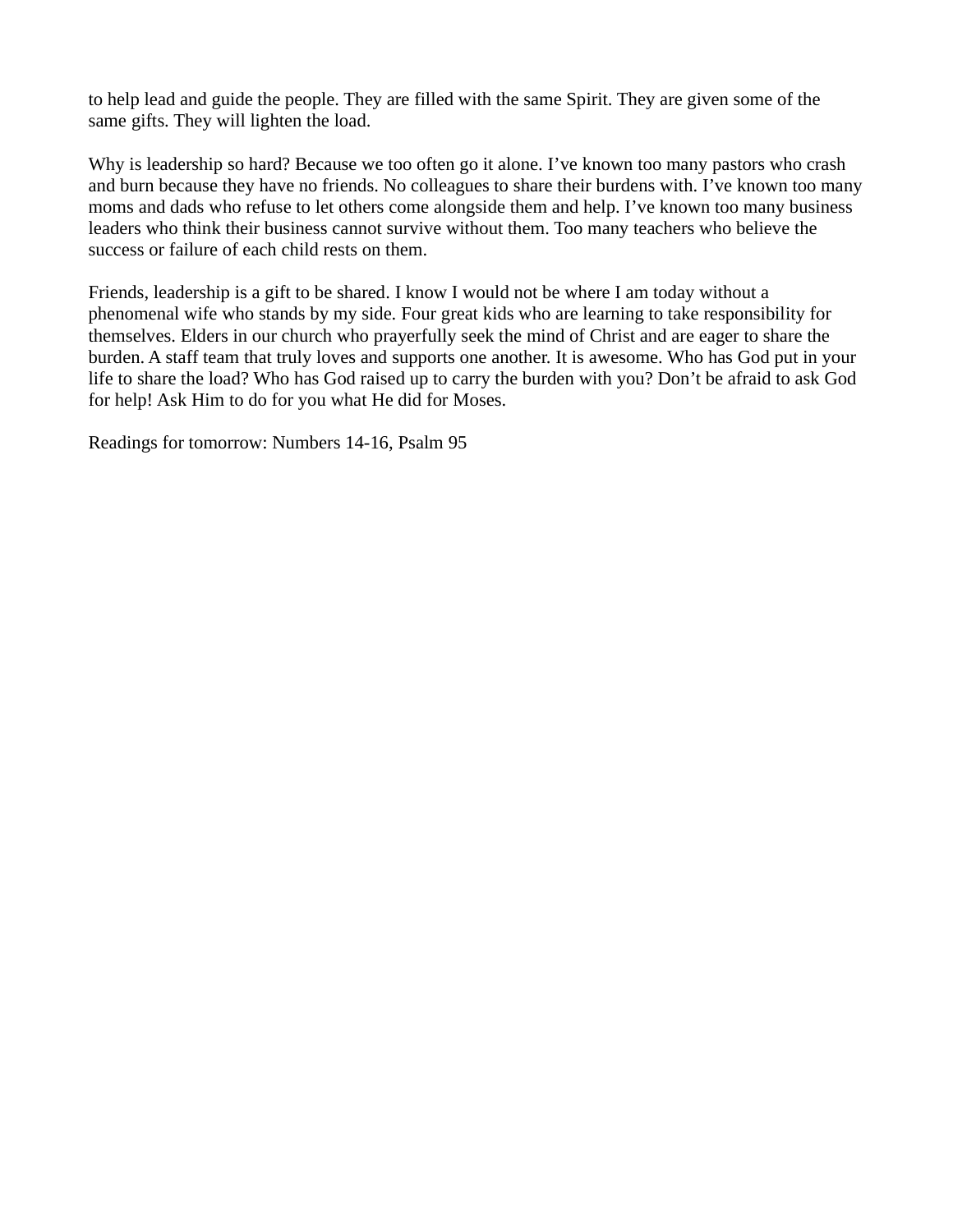# March 4, 2020 **TREASON**

<span id="page-5-0"></span>[Readings for today: Numbers 14-16, Psalm 95](https://www.biblegateway.com/passage/?search=Numbers+14-16%2C+Psalm+95&version=ESV)

One of the hardest ideas to get our minds around when we read Scripture is to remember our position before God. God is God. He is the Creator. The Ruler. The Sustainer of all things. He holds complete and total authority over life and death. His will is perfect. His character is holy and righteous. His desires are always pure. He is not a man that He should lie. He is not a man that He should change His mind. He is not given to fits of emotion nor is He ruled by His passions. He is not like us. He is wholly other. His ways are not our ways. His thoughts are higher than our thoughts. As far as the heavens are above the earth so far is God's understanding beyond our own. He dwells in unapproachable light. He exists outside time and space. He lives in a dimension all His own. He cannot be questioned. He cannot be challenged. To disobey Him is to invite judgment. The very fact that He doesn't just wipe out all creation and start over is an act of pure mercy and grace. Nothing more. Nothing less. Nothing else.

I love how pastor and theologian, Jonathan Edwards, once put it, "The bow of God's wrath is bent, and the arrow made ready on the string, and justice bends the arrow at your heart, and strains the bow, and it is nothing but the mere pleasure of God, and that of an angry God, without any promise or obligation at all, that keeps the arrow one moment from being made drunk with your blood." It's a sobering reality when we stop to think about it. It rightfully engenders fear in our hearts. The righteousness and holiness of God's justice should cause us to fall on our faces before God in humble submission and deep gratitude for the mercy that stays His hand.

God is faithful. He delivered His people out of Egypt. He rescued them from slavery. He provided for them in the wilderness. He guided them right to the brink of the Promised Land. And there…standing on the brink of the fulfillment of all God's promises…they rebelled. They turned away. They refused to go in. Not only did they refuse to go forward, they actually made a plan to go backwards. Back to Egypt. Back to slavery. Back to bondage. They rejected Moses. They rejected Aaron. They wanted a new leader. A new direction. A new vision that didn't include God. It's heartbreaking to read. And it rightfully stirs God to righteous anger. The reality is the people of Israel were walking the razor's edge. Putting God to the test. Would He remain true to His nature and character in the face of their persistent and stubborn rebellion?

Thankfully, God is faithful. It's critical to note that when Moses makes intercession, he makes no excuse for the people. Instead, he calls on God to be faithful to Himself. "And now, please let the power of the Lord be great as you have promised, saying, 'The Lord is slow to anger and abounding in steadfast love, forgiving iniquity and transgression, but he will by no means clear the guilty, visiting the iniquity of the fathers on the children, to the third and the fourth generation." (Numbers 14:17-18) And God answers Moses' prayer. He pardons His people but by no means clears the guilty. They will fall in the wilderness. None of them shall see the Promised Land. An entire generation shall die in judgment. But God is also merciful. He will take their children into the Land. They will possess it. They will see the fulfillment of God's promise.

Friends, it is hard to come face to face with God's righteous judgment. Hard to see His wrath on display. Hard to watch as His people suffer the consequences for their rebellion. Hard because it reminds us of the harsh reality of our sin. Sin is not just a small mistake. It is not just an error in judgment. It is not just a poor decision. To commit sin is to commit treason against our divine King and Master. And the penalty for treason is always death. This is the judgment all of us have earned by our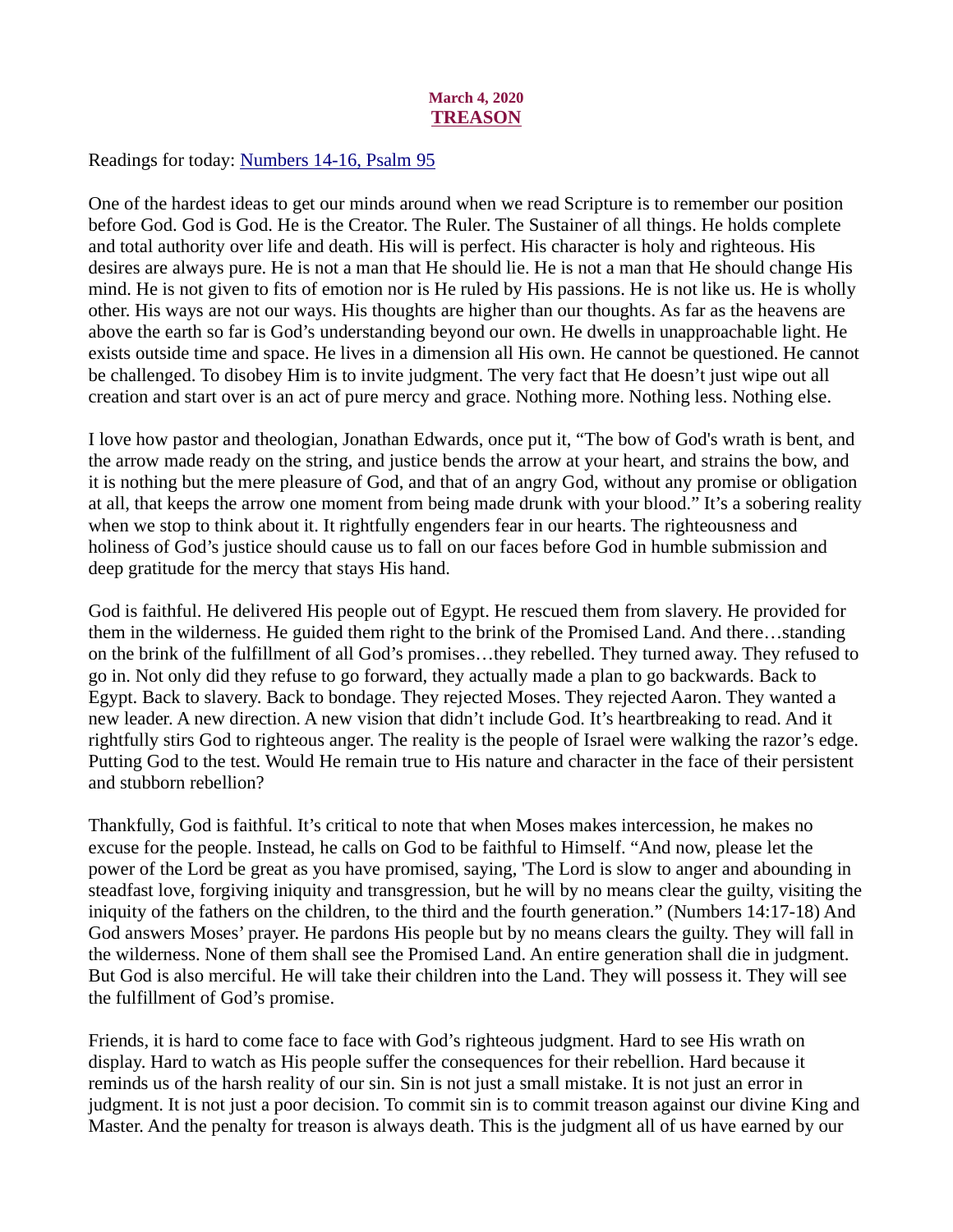action and inaction. None of us is righteous. All of us have sinned and fallen short of God's glory. None of us is worthy of salvation. And yet God still loves us. He is steadfast. Loyal. Faithful. True. Nothing can separate us from His love and He seals this promise with His own blood. Returning to the Edwards quote above, God turns the arrow towards Himself. Shoots it into the heart of His only begotten Son. Jesus takes the punishment we deserved. Jesus endures the wrath we rightfully earned. Jesus pays the price for our treason. Thanks be to God for the gift of His Son!

Readings for tomorrow: Numbers 17-20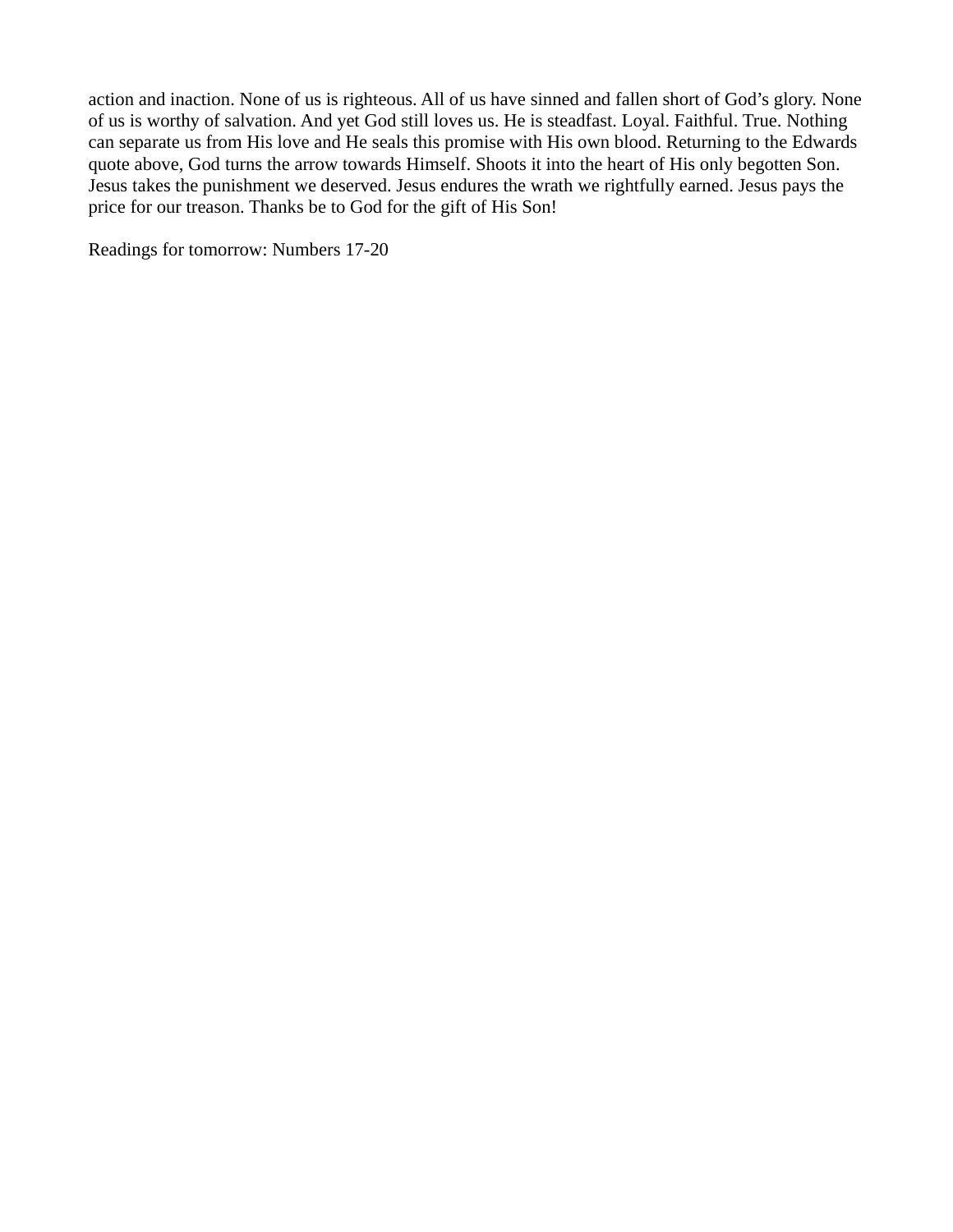# March 5, 2020 BLAME SHIFT

<span id="page-7-0"></span>[Readings for today: Numbers 17-20](https://www.biblegateway.com/passage/?search=Numbers+17-20&version=ESV)

As a pastor, I do a lot of counseling. One of the most common issues I face is something called "blame shifting." Basically, a person commits a wrong and when confronted on it, "shifts" the blame to someone else. This can be their spouse. Their children. Their parents. Even their pastor! ;-) I cannot tell you the number of times I have counseled a couple on their marriage only to have them blame me for their eventual separation and divorce. Never mind the fact they were unwilling to put in the work. Unwilling to do the homework I assigned. Unwilling to change any of their unhealthy behaviors. Unwilling to engage each other at a different level. At the end of the day, because the counseling didn't "work", it must be my failure as a pastor.

We see this same dynamic in play in Moses' relationship with Israel. How many times do they accuse Moses of failing to lead them well? How many times do they blame him for not providing water, food, or getting them to the Promised Land? Never mind their own sin. Their own lack of faith. Their own fear. Their worship of false gods. "And the people quarreled with Moses and said, "Would that we had perished when our brothers perished before the Lord! Why have you brought the assembly of the Lord into this wilderness, that we should die here, both we and our cattle? And why have you made us come up out of Egypt to bring us to this evil place? It is no place for grain or figs or vines or pomegranates, and there is no water to drink." (Num. 20:3-5) Over and over again, we hear this refrain. Let's go back to Egypt. Let's go back to slavery. You brought us out here to die. You brought us out here to suffer. It would be truly baffling if I didn't see it everyday.

Jesus addresses "blame-shifting" in the Sermon on the Mount. "Why do you see the speck that is in your brother's eye, but do not notice the log that is in your own eye? Or how can you say to your brother, 'Let me take the speck out of your eye,' when there is the log in your own eye? You hypocrite, first take the log out of your own eye, and then you will see clearly to take the speck out of your brother's eye." (Matt. 7:3-5) Essentially, we have to be humble enough to acknowledge our own fears and failures and struggles and sin before we dare to confront someone else on their issues. We have to be willing to look ourselves in the mirror and honestly confront our own faults before we point out to others where they fall short. In my experience, there is plenty of blame to go around in just about every broken relationship. It's always a two-way street.

We live in a highly critical world. A quick glance through Twitter or Facebook reveals how quick we are to blame others. We blame the system. We blame the government. We blame the church. We blame liberals. We blame conservatives. We blame Republicans. We blame Democrats. We blame our leaders. We blame teachers. We blame coaches. We blame absentee fathers. It's like "blame-shifting" has become the national pastime. What you don't see is anyone taking responsibility for why they find themselves in the position they're in. You rarely find anyone acknowledging the ways they failed and how that contributed to their pain and suffering and heartache. No, it's always someone else's fault which makes us the "victim." And there is great power in our culture today in casting ourselves as "victims" for it means we don't have to take responsibility for our actions. We set ourselves beyond accountability. No one then gets to confront us and we are safe. Or so we think. The sad reality is when we avoid confrontation, accountability and responsibility; we never grow. And because we never grow, we tend to experience only more loneliness, pain, and heartache. It's a vicious cycle.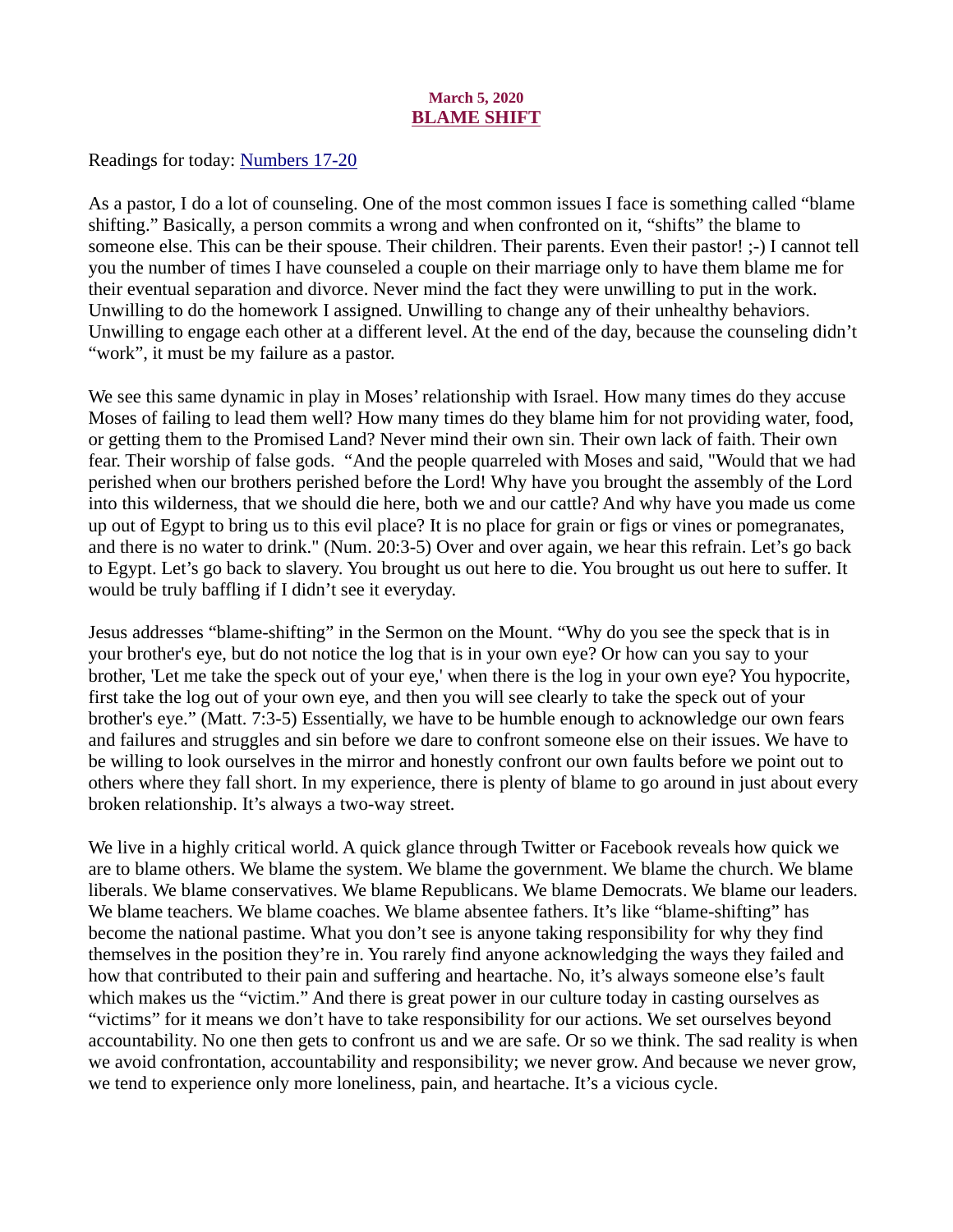So where do you find yourself today? Are you the kind of person who takes responsibility for your failures? Is confessional prayer a regular part of your life? Do you find it easy to apologize and ask for forgiveness? When confronted, do you listen and receive what the other person is saying? Or do you get defensive? Do you blame shift? Do you take their criticism personally? In Christ, we are set free from the need to be perfect. In Christ, we are set free from the need to perform. In Christ, we have nothing to fear and no need to blame. In Christ, we can accept the reality that we are sinners in desperate need of grace.

Readings for tomorrow: Numbers 21-24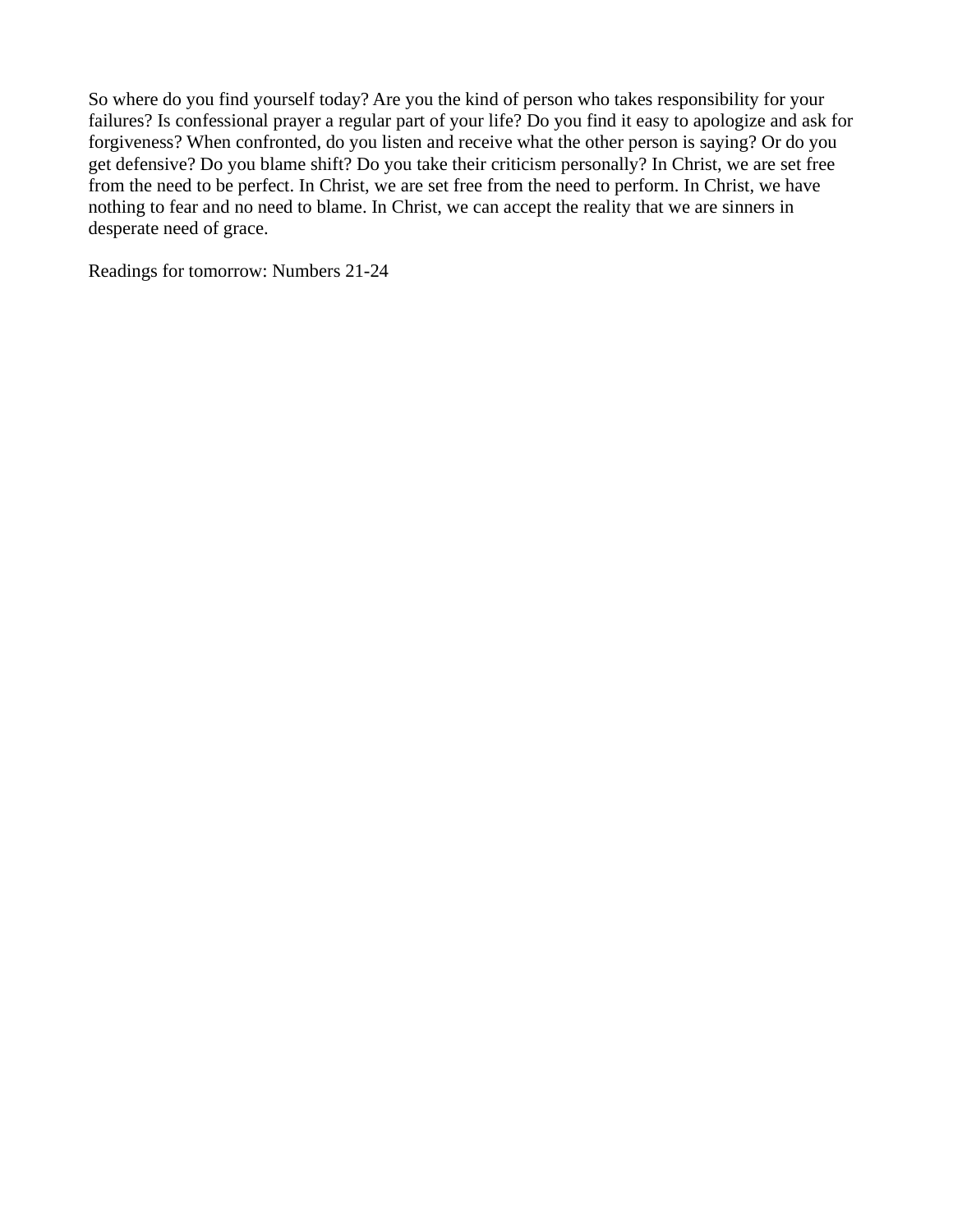# March 6, 2020 THE DONKEY THAT SPOKE

<span id="page-9-0"></span>[Readings for today: Numbers 21-24](https://www.biblegateway.com/passage/?search=Numbers+21-24&version=ESV)

When I was in college, I used to go to lunch at Daddy's Bruce's Pit BBQ. It was a little hole in the wall place near the campus run by one of the most godly men I have ever met. "Daddy Bruce" - as he was affectionately called – was a larger than life African-American man who loved Jesus with all his heart. His father - the original Daddy Bruce - had become famous in Denver for serving the homeless a turkey dinner each year for Thanksgiving. The Daddy Bruce I knew followed in his father's footsteps, often serving those in need alongside paying customers. The first time I met Daddy Bruce, he found out I was a Christian. From that point forward, every time I showed up I had to have a Bible verse memorized in order to get my food. Daddy Bruce taught me to love the Scriptures. He told me story after story from the Bible. I am convinced he had most of it memorized. As I would sit at his little bar and eat my BBQ, he would get more and more wound up. He'd start preaching up a storm and the whole restaurant would stop to listen. It was amazing. Daddy Bruce had a way with words. He was a gifted orator. Steeped in the rich black preaching tradition, his preaching was verbal art. I still remember him introducing me to the story of Balaam. "Doug", he said in his thick southern accent, "when you come in here I don't want to hear no Footprints in the Sand. I don't want to hear 'bout some Prayer of Serenity. Tell me about the donkey that spoke! Now that's in the Bible!" Oh, how I miss that man!

The story of Balaam is a significant one in Scripture. Believe it or not, it becomes a sort of cautionary tale that is referenced throughout the Old and New Testaments. Over and over again, God's people are warned to avoid the sins of Balaam. And what are those sins? Divination. Sorcery. Fortune-telling. Balaam was a hired gun. He would bless or curse others for money. He was an ancient witch doctor with a powerful and fearsome reputation in that part of the world. So when Israel comes up out of Egypt and threatens Moab, the king sends for him. "Come now, curse this people for me, since they are too mighty for me. Perhaps I shall be able to defeat them and drive them from the land, for I know that he whom you bless is blessed, and he whom you curse is cursed." (Numbers 22:6) The idea being that Balaam will fire the first salvo in the coming battle and weaken Israel so Moab might prevail. Shockingly, the Lord speaks to Balaam through his pagan rituals, warning him off. But Balak knows Balaam's greedy reputation so he sends more princes and more money and Balaam relents. This stirs the anger of the Lord. So He essentially tells Balaam, "Thy will be done" and sends him on his way. However, the Lord isn't finished. He's not going to let Balaam off the hook quite yet. Under no circumstances will Balaam be allowed to curse Israel. So God sends an angel to oppose Balaam. To stand in his way. To humble Balaam. And thus we have this strange conversation between Balaam, his donkey, and the angel of the Lord.

Sometimes God uses the "foolish things of this world to shame the wise." I can think of many times over the course of my life where God has used my children to teach me things I was too proud to see. I can think of many times over the course of my life where the simple faith of desperately poor men and women showed me things about Jesus that I – a trained theologian - had forgotten. I can think of many times over the course of my life where God has confronted me in my pride, privilege, relative wealth and power. In each case, He used something simple. Something weak. Something the world might easily dismiss to show me the error of my ways. No, my dog has never spoken to me! But God forbid I ever get to the place where he would have to! Instead, I pray daily for the humility to not think more highly of myself than I ought or less of my self than I ought but simply to think of my "self" less.

Readings for tomorrow: Numbers 25-28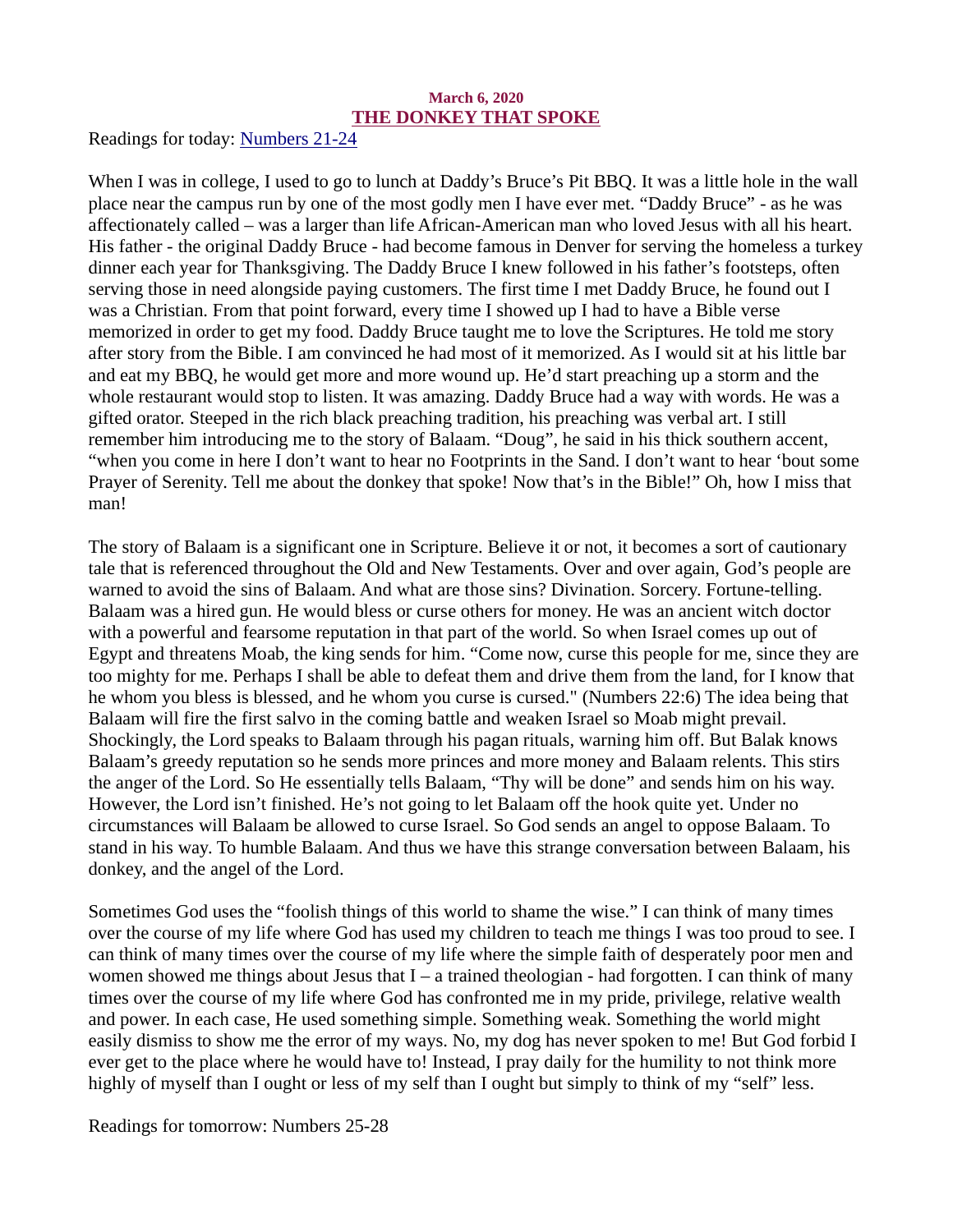#### March 7, 2020 WHOLE-HEARTED DEVOTION

<span id="page-10-0"></span>[Readings for today: Numbers 25-28](https://www.biblegateway.com/passage/?search=Numbers+25-28&version=ESV)

Baal is the Canaanite fertility god. Worshiped by the tribes occupying the Promised Land, he will continue to entice the people of Israel to abandon the true worship of the Living God. The Moabites and the Midianites (nomadic tribesman who wandered frequently much like the Bedouin's today) worshiped Baal through sex and gluttony. They would hold massive parties where they would eat and drink to excess. In the midst of the drunkenness, they would engage in all kinds of sexual activity. All in an effort to show Baal how faithful they were to him so he would make their crops grow and their flocks multiply and open the wombs of all the women so they would bear children. So when Numbers 25 talks about the people of Israel "whoring" with the daughters of Moab, it is speaking literally. They were engaging in the worship practices of Baal and this was an abomination before the Lord. One of them even took it as far as bringing a Midianite woman before the Tabernacle and having sex with her in front of Moses and the whole congregation. It was a brazen act of defiance against God.

If we don't learn anything else from this passage, we must understand how serious God is about worship. Not just what we do on Sunday mornings for an hour but the worship we give Him every single day. God demands our single-minded devotion. God will not tolerate us worshiping other gods. God will not allow our love to be divided. It's black or white. You either love God with all your heart, soul, mind, and strength or you don't. There really is no gray area. This doesn't mean we will be perfect and God, in His graciousness, provides for our weaknesses. But the trajectory of our hearts must be set. God must be our North Star! God must be the sole object of our devotion! God alone is worthy to be praised!

It is critical to think about this passage in context of what we read yesterday. Balaam was paid by the king of Moab to curse Israel. Several times, he makes the attempt only to have God intervene. God will not allow Israel's enemies to curse her. He will protect and guard His people. But what about when Israel curses herself? What about when she brings judgment down on herself for her actions? What Balaam could not do, Israel did to herself by worshiping Baal at Peor and this incident becomes proverbial in the national life of Israel. It will show up again and again throughout the Old Testament. Deuteronomy, Joshua, Psalms, and Hosea all refer back to this moment in time when Israel broke the first commandment and abandoned her God. In fact, it shows up in the New Testament as well when the Apostle Paul references it in chapter ten of his first letter to the Corinthians.

We aren't so different, are we? Over and over again, God protects us. Provides for us. Guards us and keeps us. He rescues us from the curse of sin. He breaks the power of the devil. He overthrows death itself. But then we chase after other gods. We pursue success. We pursue wealth. We pursue comfort. We pursue safety. We make idols out of our children. Out of our health. Out of our professional careers. We even bring these idols with us to worship and ask God's blessing upon them! (I think of the picture that went viral a few years back of the religious cult in Pennsylvania asking God's blessing on their AR-15's! Craziness!)

Unfortunately, this temptation is common to us all. I cannot tell you the number of people I have married over the years who engaged in premarital sex but then wanted God's blessing on their relationship. I cannot tell you the number of people over the years who shared with me God told them to get divorced. I cannot tell you the number of people who told me they felt God blessed their adultery. And it's not just sex. I've heard the same arguments from parents who try to justify putting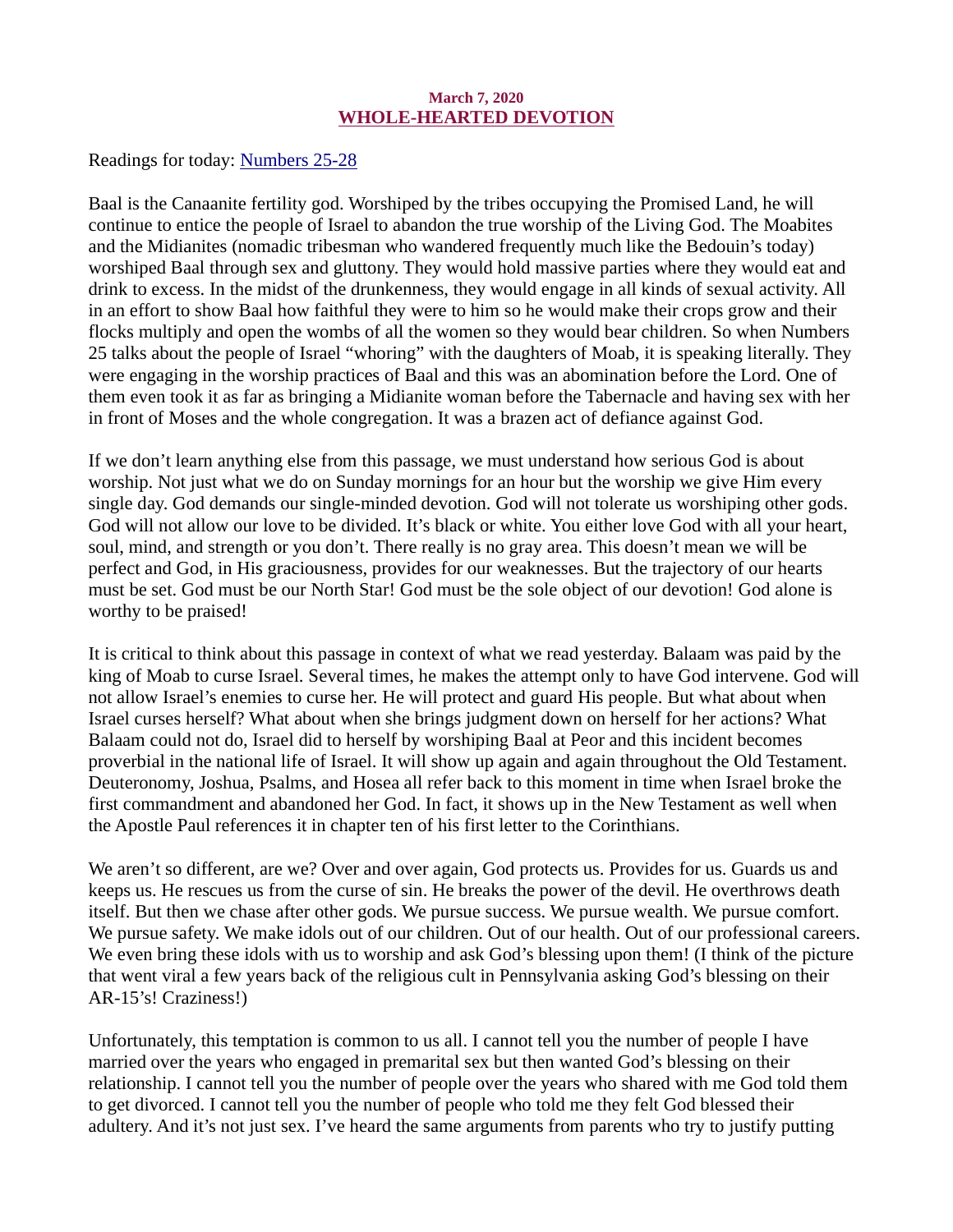their child's activities above everything else in their life, including their marriage and the worship of God. I've heard the same arguments from individuals who justify their climb up the corporate ladder, no matter the cost to their family and friends. And I've heard similar arguments from addicts who justify their dependence on pills or alcohol or pot or some other drug that numbs all their pain. We seem so eager and willing to sacrifice everything on the altar of self-gratification, self-indulgence, and self-promotion. It's like we're still worshiping the Baal of Peor!

Friends, God will not be mocked! God will not tolerate our sin. We cannot pretend there won't be consequences for our rebellion. It may not be Phineas with his spear but it could be much, much worse. "Not everyone who says to me, 'Lord, Lord,' will enter the kingdom of heaven, but the one who does the will of my Father who is in heaven." (Matt. 7:21) What sin are you indulging in your life right now? What thoughts do you entertain? What feelings are you holding onto? What activities are you engaging in that will bring down God's judgment? A man by the name of H. Richard Niebuhr once argued that too many Christians want to believe in a "God without wrath bringing men without sin into a Kingdom without judgment through the ministrations of a Christ without a Cross." If you have fallen for this lie, you need to repent. If words like "judgment", "sin", "wrath", etc. have fallen out of your vocabulary, you are in danger of missing out on the heart of the gospel. Yes, God is love. But because God is love, He hates our sin. Because God is love, He sent His Son to die. Because God is love, He bore the wrath we deserved. Paid the price we owed. Satisfied the judgment we earned. God's love is not some warm fuzzy. It is fierce. Jealous. Loyal. Steadfast. True. And it will not tolerate any rivals.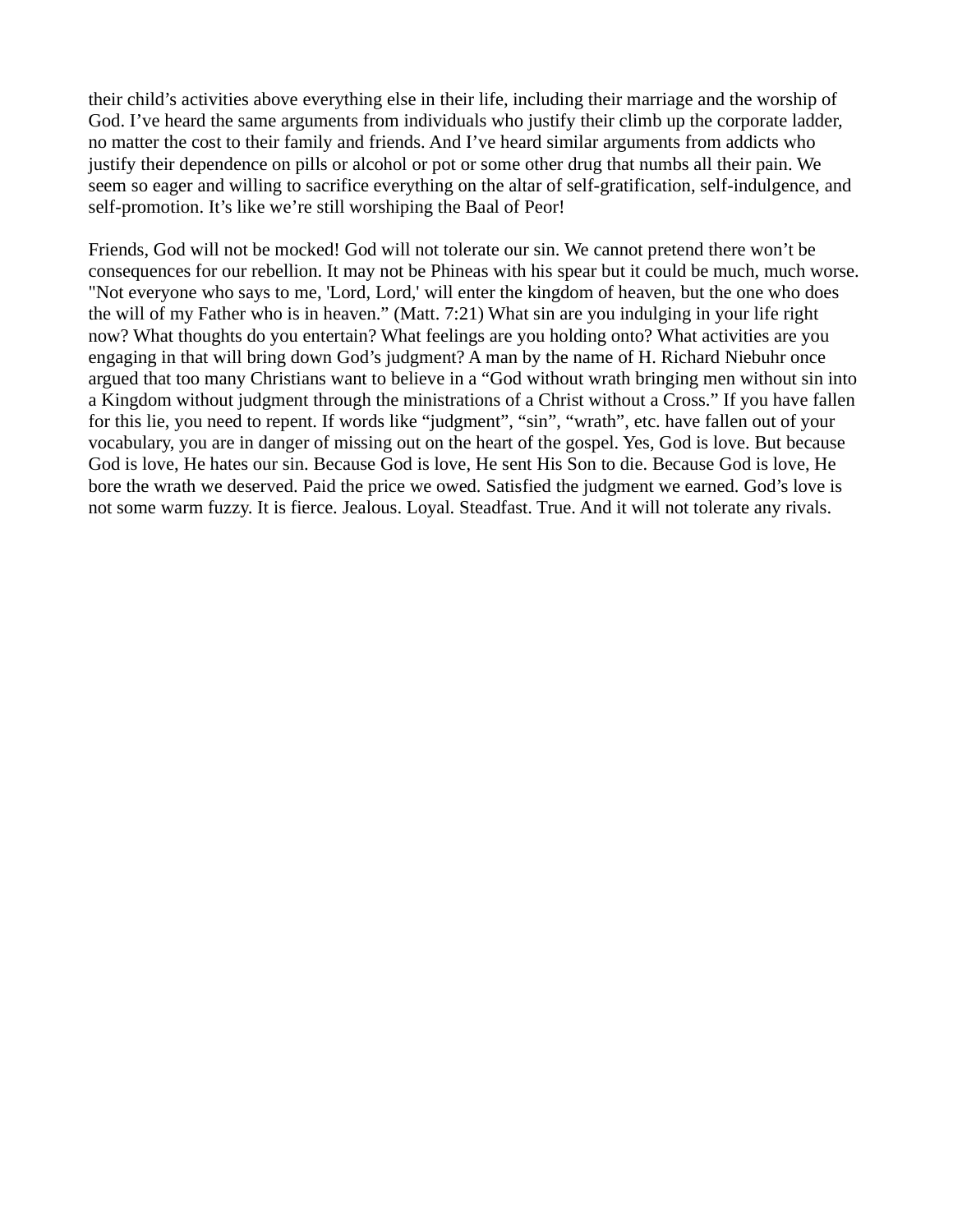# March 9, 2020 HOLY WAR

<span id="page-12-0"></span>[Readings for today: Numbers 29-32](https://www.biblegateway.com/passage/?search=Numbers+29-32&version=ESV)

Holy War. Jihad. Violence sanctioned by God Himself. In Numbers 31, God directs Moses and Israel to attack Midian. "Avenge the people of Israel on the Midianites. Afterward you shall be gathered to your people." Who was Midian and what had they done to Israel to cause God's judgment to fall on them in such an extreme fashion?

Midian was a son of Abraham and his servant Keturah. While Abraham was still living, he sent Midian away so that there would be no competition for Isaac's inheritance. Midian presumably thrived over the years becoming a great tribal nation. Abraham's great-grandson Joseph was sold to Midianite traders as they made their way to Egypt. Moses fled to Midian to escape Egyptian justice and actually married a Midianite woman. As Moses learned to lead the nation of Israel, he leaned on his father-in-law, a Midianite priest, for advice but Israel's close association with Midian would come back to haunt them as they began to intermarry with them and co-mingle their worship practices. This results in judgment as God pours out His wrath on Israel through a plague which is only stopped when Phinehas kills Cozbi, daughter of a Midianite chief named Zur, and her husband Zimri who was the son of a Simeonite chief. Furthermore, the Midianites had allied themselves with the Moabites, setting themselves in opposition to Israel, and called on one of their prophets - Balaam - to come and curse the people of God.

You may remember the 2nd Commandment. "You shall not make for yourself a carved image, or any likeness of anything that is in heaven above, or that is in the earth beneath, or that is in the water under the earth. You shall not bow down to them or serve them, for I the Lord your God am a jealous God, visiting the iniquity of the fathers on the children to the third and the fourth generation of those who hate me," (Exodus 20:4-5) God is jealous for His divine name. Jealous for His divine glory. Jealous for His relationship with His people. He makes clear over and over again throughout the Scriptures that He will tolerate no rivals. So when Israel begins to worship the Midianite gods, God takes action. First, he punishes Israel as I mentioned above. Then He calls for holy war. He commands His people to attack Midian and "execute the Lord's vengeance." Vengeance not in the sense of God losing control and lashing out but vengeance in the sense of the righteous execution of God's justice. Israel is successful. They kill all the males that come against them. They take the women and children hostage. They plunder their possessions. Then they go one step further. As an act of ritual purity, they kill all the male children and any women who is not a virgin. It is brutal. It is horrifying. It is judgment. The women were just as guilty as the Israelite men in the sin of idolatry at Peor and their guilt conveys to their male children as well who - if left alive - might seek their own revenge against Israel in the future. (Blood feuds between tribes and clans were common in ancient times and could last generations.)

This is scary stuff. Especially for the 21st century American reader. It doesn't square with our culturally notions of a loving God who always shows mercy and grace to the sinner. When we read passages like this, we think of modern-day terrorists. Suicide bombers. Religious extremists like ISIS and we cannot understand how our God could ever act in such ways. This is where we come face to face with God's holiness. God's righteousness. God's justice. The stark reality is this...evil makes God angry. Idolatry is an offense. He does not let it go. He does not overlook our sin. He does not turn a blind eye to our rebellion. This is why the cross is itself so brutal and horrifying. There God pours out the full measure of His righteous wrath and judgment on His Son. Satisfying the demands of divine justice through Jesus' suffering and death. On the cross, the truly innocent One dies in our place.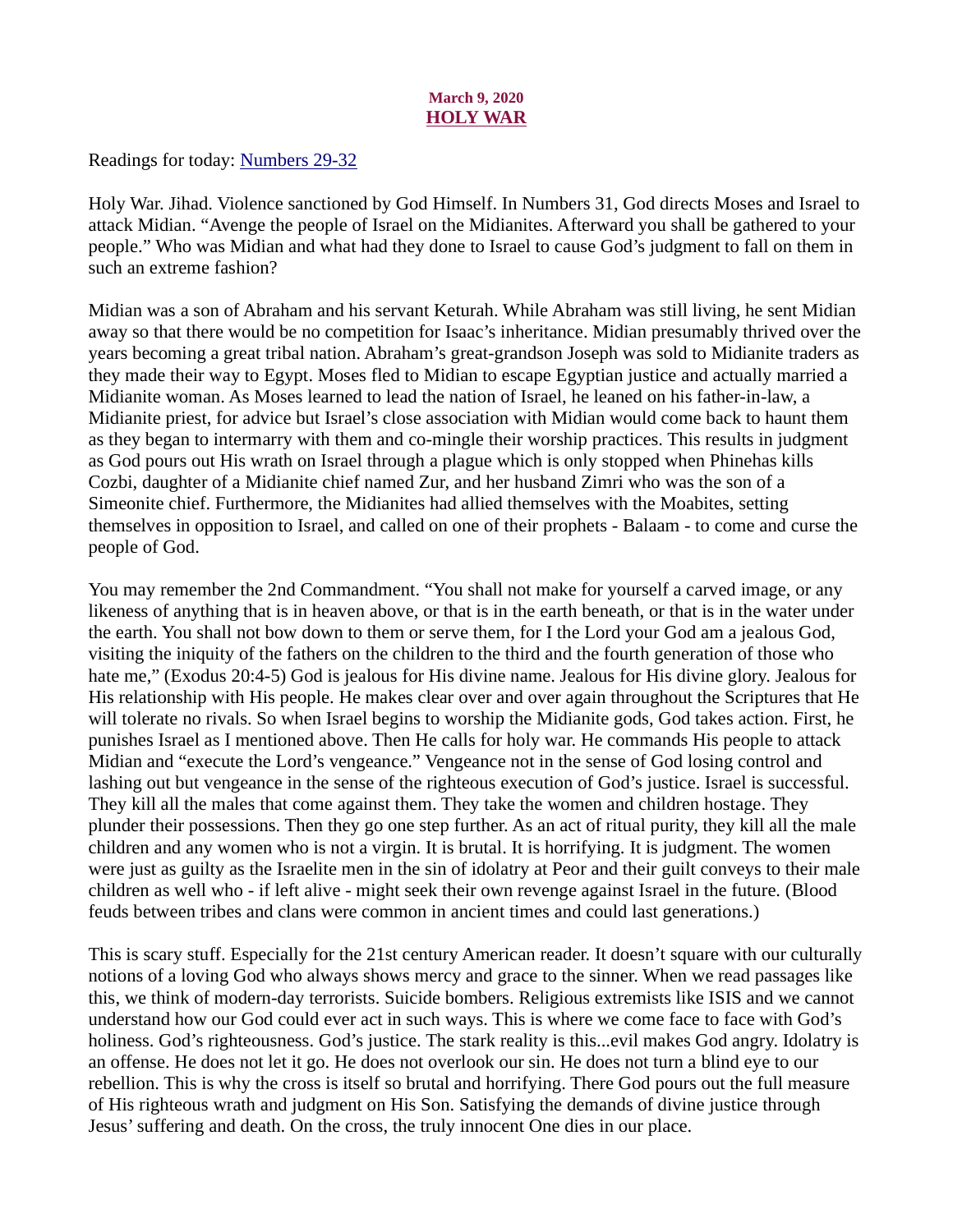So what is our response? Repentance. Repentance is the only appropriate response of the creature when confronted by the Creator and this is the lesson we must all take away. God will not be mocked. Not back then. Not now. Not in the future. God is a God of love and mercy and grace but He is also a God of holiness and righteousness and justice. He is quick to forgive the sin of those who repent but He is also faithful to judge those who persist in their rebellion. Humble yourself before the Lord before it is too late. Embrace the Son and what He has done for you. Give your life to Christ that you might be saved from the coming judgment.

Readings for today: Numbers 33-36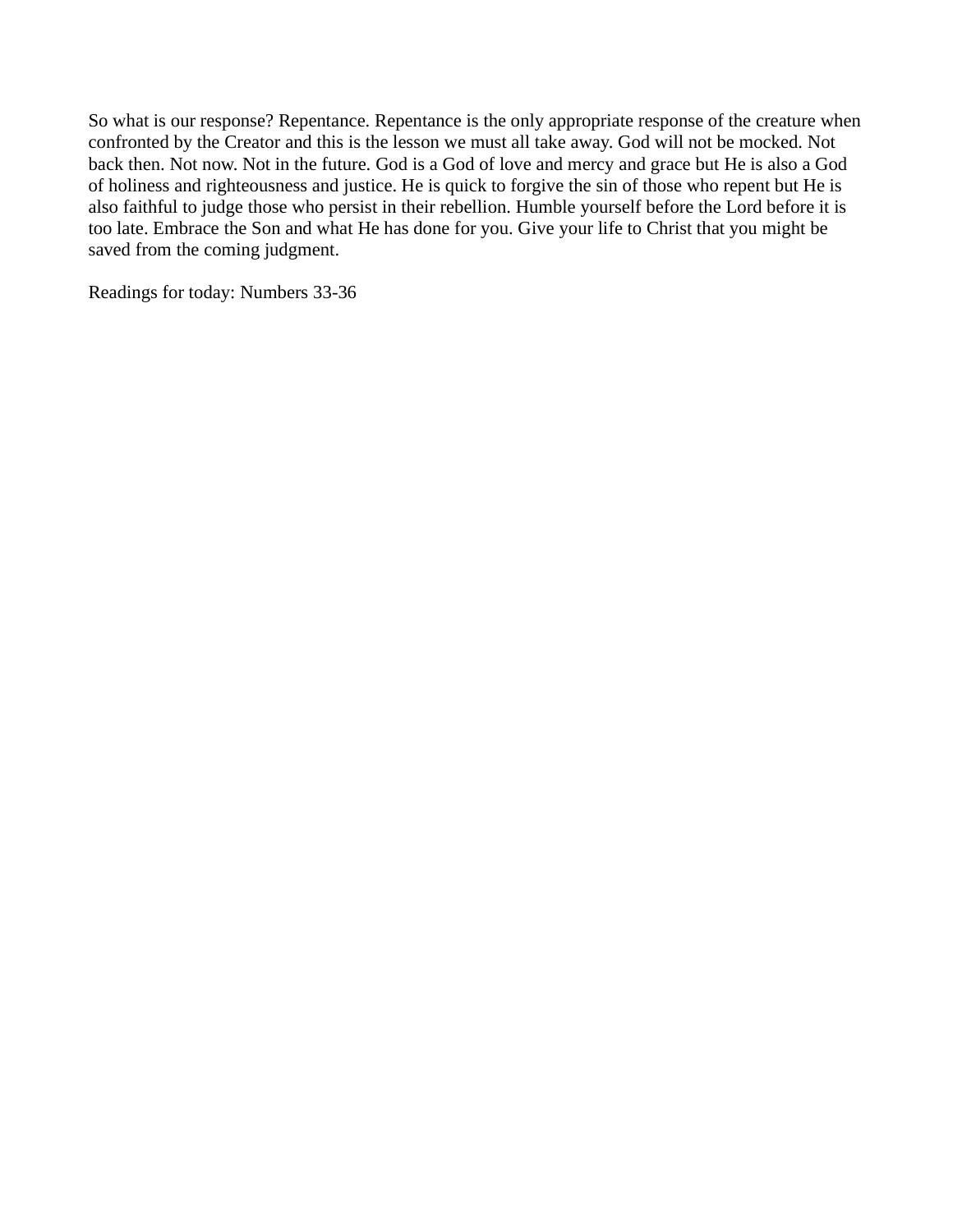# March 10, 2020 THE RIGHTS OF GOD

<span id="page-14-0"></span>[Readings for today: Numbers 33-36](https://www.biblegateway.com/passage/?search=Numbers+33-36&version=ESV)

I read a news report this morning out of St. Louis about a family who ignored a quarantine to go shopping, hit the gym, and get their nails done. It seems their daughter had recently returned from Italy where she was exposed to the coronavirus. But instead of following the directions of the CDC, this particular family believed they had the right to go where they pleased. The result is a potential outbreak that could result suffering and death for certain, immunocompromised members of their community.

Sounds about right, doesn't it? Americans as a general rule believe we have been given certain freedoms. Inalienable rights. Guaranteed us by our Constitution. Among those are life, liberty, and the pursuit of happiness. The freedom of speech, assembly, press, and religion. In short, we believe no one has a right to tell us what to do or where to go or how to act. If we ever feel those rights are being threatened, we take action. We fight back. We sue. Nothing, it seems, will stop us from pursuing our own self-interest.

Can you imagine what would happen if God chose to do the same? After all, His rights were violated the moment Adam and Eve ate the forbidden fruit. His rights are violated every time a human being engages in sin and breaks His law. His rights are violated when we worship idols and images of our own making. Ascribing to created things the glory due our Creator.

One of the real challenges in reading Scripture is to keep in mind the rights of God. God has the right to literally wipe out the entire universe and start over. God has the right to kill every man, woman, and child on the earth for their sin. God has the right to judge the nations and destroy them for their greed and lust for power. God has the right to do all this and more. So what stays God's hand? His endless mercy. His amazing grace. His unconditional love. His great faithfulness.

We are nearing the end of the Torah. The great story of the formation of God's people. The birth of a nation. God has rescued them from slavery in Egypt. He has exposed the emptiness of the idols of the greatest empire on earth. God has utterly broken Pharaoh who set himself up as a god. God is demonstrating His power and authority over all He has made and He is about to do the same as Israel enters the Promised Land. God is faithful. He will not let this world go. He will have His way among us. He will have the glory He deserves. He will make Himself known to the pagan nations of the earth. This is why God commands Israel to "drive out all the inhabitants of the land from before you and destroy all their figured stones and destroy all their metal images and demolish all their high places. And you shall take possession of the land and settle in it, for I have given the land to you to possess it." (Numbers 33:52-53)

God has a right to our worship. God has a right to our total allegiance. God has a right to our faithful obedience. He wants nothing more than our whole hearts. Nothing less than our full devotion. Nothing else but our very souls. Turn and embrace the God who loves you so much, friends! Give Him the glory He is due! Humble yourself before His throne! Submit yourself to His sovereign authority over your life! Trust Him with all that you are and all that you have! He is faithful. He is true. And He loves you with an everlasting love.

Readings for tomorrow: Deuteronomy 1-3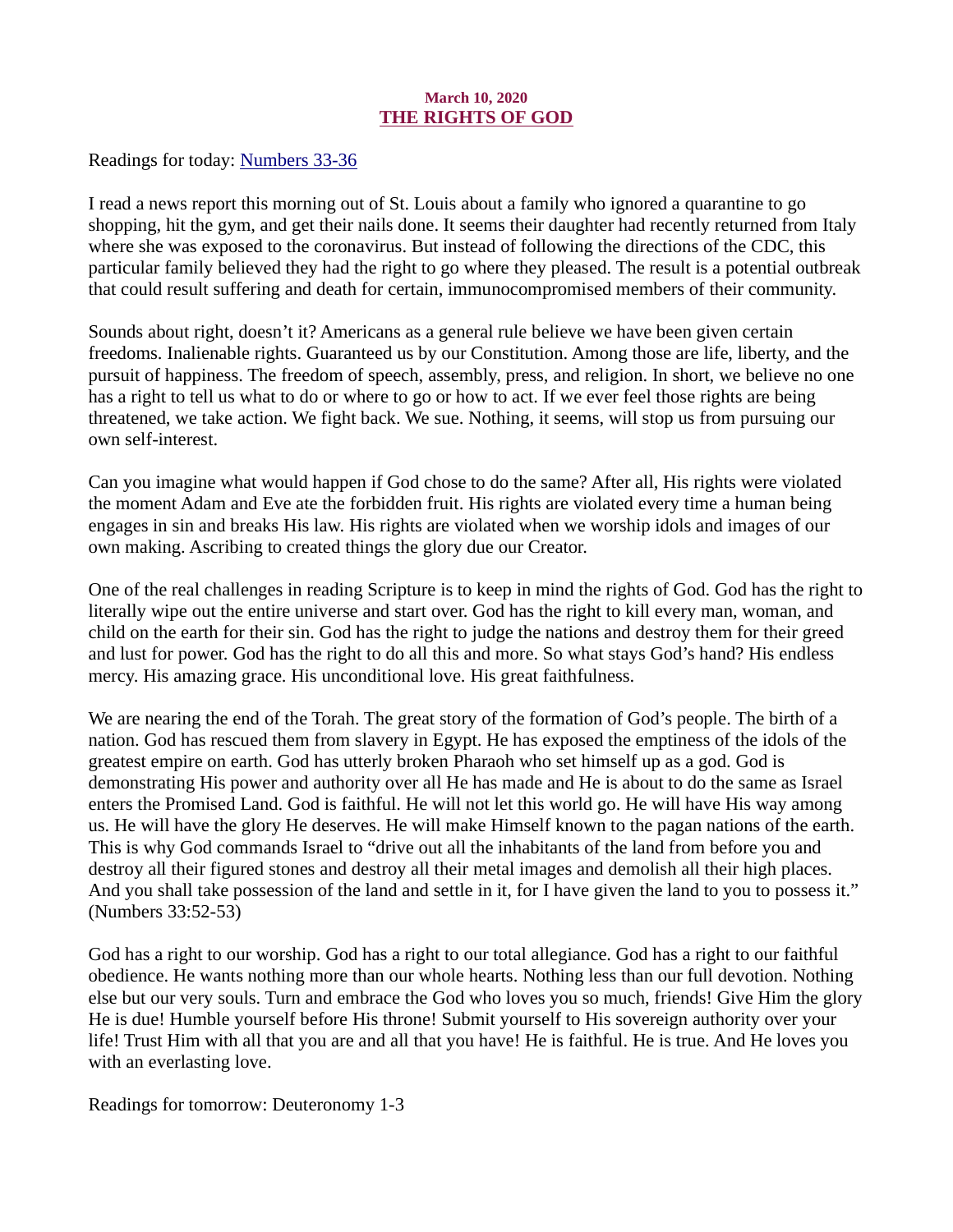# March 11, 2020 ONE LAST SERMON…

<span id="page-15-0"></span>Readings for today: **Deuteronomy 1-3** 

You finished Numbers! Great job! Another book down! Some would say you've just made it through one of the toughest stretches of the Bible. Pat yourself on the back as we dig into Deuteronomy.

The Book of Deuteronomy is a sermon. In fact, it is Moses' final sermon to God's people. His last will and testament as it were. His final chance to encourage. Challenge. Confront. Comfort. He's now led Israel for decades. And he was no spring chicken when he got started! He's led them out of Egypt. Led them through the wilderness. Led them through the ups and downs of the wilderness journey. He has personally witnessed the miracles of God. Delivered the Ten Commandments. Issued the Law. Under the mighty hand of God, he has created a system of worship, governance, economics, and military organization that will long outlast him. It is a remarkable accomplishment.

Now he's at the end of his life. He's not going over the Jordan. He will not set foot in the Promised Land. What would you say in Moses' position? Given one last chance to address God's people, what would be on your heart and mind? What would you want them to know moving forward? What lessons would you hope they learned?

One of my favorite speeches of all time was delivered April 3, 1968 by Martin Luther King Jr. on the eve of his assassination. He sounds a lot like Moses in my mind. "Well, I don't know what will happen now. We've got some difficult days ahead. But it doesn't matter with me now. Because I've been to the mountaintop. And I don't mind. Like any man, I would like to live a long life. Longevity has its place. But I'm not concerned about that now. I just want to do God's will. And He's allowed me to go up to the mountain. And I've looked over. And I've seen the promised land. I may not get there with you. But I want you to know tonight, that we, as a people will get to the promised land. And I'm happy, tonight. I'm not worried about anything. I'm not fearing any man. Mine eyes have seen the glory of the coming of the Lord." I think at the end of the day Moses, like King, was happy. He knew he couldn't go over to the Promised Land but he died knowing his great work was finished. He had witnessed the salvation of God's people. He had seen the glory of the Lord.

When you finish your life, how will you feel? When you look back at all you've experienced. All you've accomplished. All you set out to do. When you think about your family. Your children. Your grandchildren. What will you want them to know about you? Say about you? Remember about you? Will it have anything to do with your faith in Christ?

Readings for tomorrow: Deuteronomy 4-7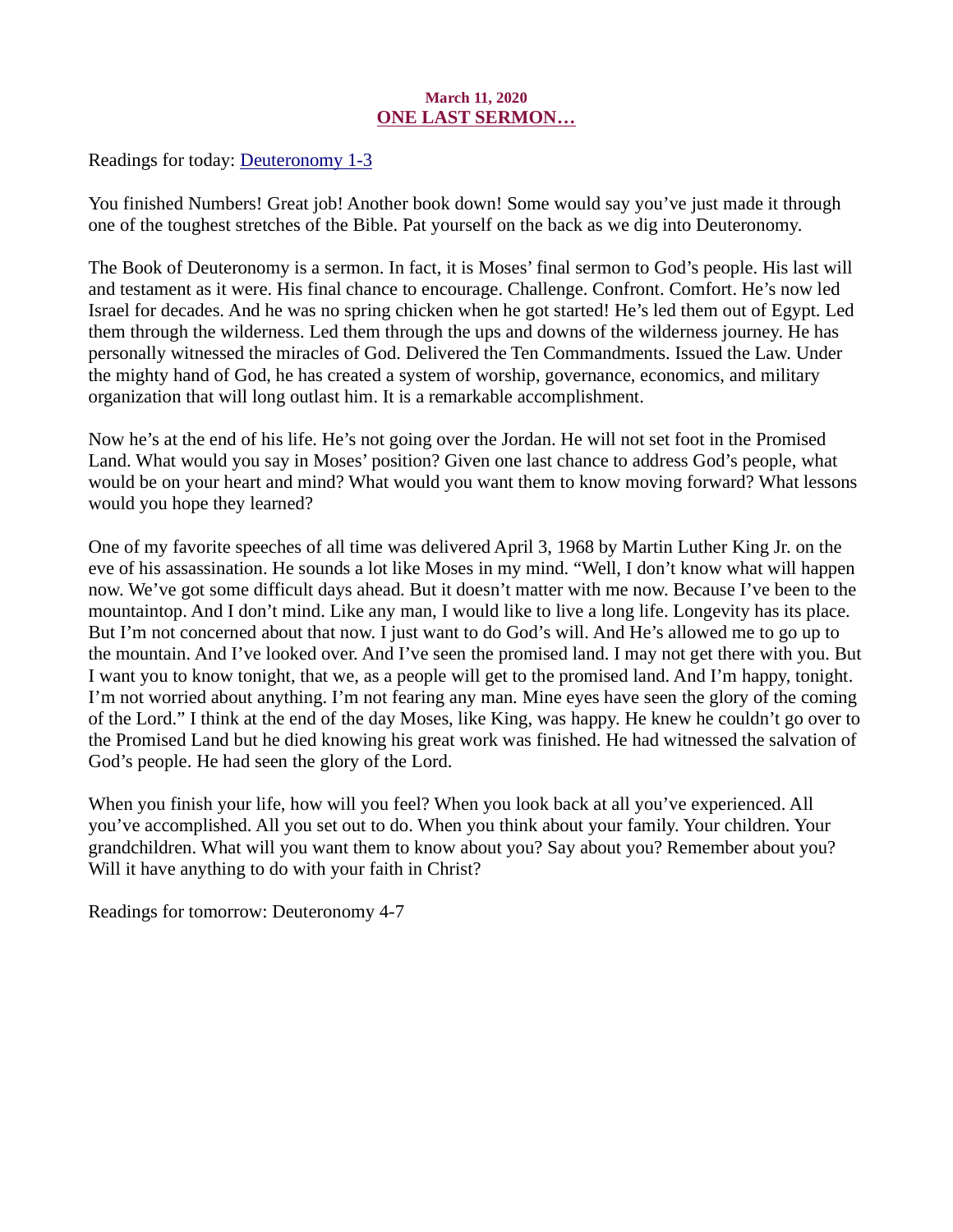## March 12, 2020 THE GREAT COMMANDMENT

<span id="page-16-0"></span>[Readings for today: Deuteronomy 4-7](https://www.biblegateway.com/passage/?search=Deuteronomy+4-7&version=ESV)

Deuteronomy 6:4 contains the single most important prayer in all of Israel. ""Hear, O Israel: The Lord our God, the Lord is one." It is the prayer known as the "Shema" (pronounced Sh'ma). Jews are required to recite this prayer twice a day. It is the first prayer they teach their children. It is the last prayer they pray before they die. It captures the essence of their monotheistic faith. Praying this prayer twice a day reminds the Jewish people of the personal relationship they have with God and His Kingdom. They are His chosen people. They are His royal priesthood. They are His holy nation. Set apart by God Himself to declare His glory to the nations of the earth. To fulfill the great promise once made to Abraham. "For you are a people holy to the Lord your God. The Lord your God has chosen you to be a people for his treasured possession, out of all the peoples who are on the face of the earth. It was not because you were more in number than any other people that the Lord set his love on you and chose you, for you were the fewest of all peoples, but it is because the Lord loves you and is keeping the oath that he swore to your fathers, that the Lord has brought you out with a mighty hand and redeemed you from the house of slavery, from the hand of Pharaoh king of Egypt. Know therefore that the Lord your God is God, the faithful God who keeps covenant and steadfast love with those who love him and keep his commandments, to a thousand generations," (Deut. 7:6-9)

Because God has chosen them. Because God has set His love on them. Because God has delivered them from bondage and slavery in Egypt. Israel is to return His love. "You shall love the Lord your God with all your heart and with all your soul and with all your might." (Deut. 6:5) This is the second part of the Shema. The commitment of the believer to honor God in every facet of their lives. We are to love God with all our heart. All our affections. All our feelings. He must love Him first above all other things. All other people. All of our accomplishments, dreams, and visions. We must love Him with our souls. Form the depths of our beings. From the deepest recesses of who we are. To love God with our "soul" is to literally love Him from our bowels. From our gut. From a place deeper than our minds. Deeper than our hearts. The very core of our beings. We must love God with all our might. All our physical strength and activity should be dedicated to the glory of God. All our work. All our play. All our relationships. All our physical labor. All of it is to bring glory to God. This is what the Apostle Paul is referring to in Colossians 3:17, "And whatever you do, in word or deed, do everything in the name of the Lord Jesus, giving thanks to God the Father through him."

There is a lot packed into today's reading. So many reminders of God's great faithfulness to His people. Despite their sin. Despite their grumbling. Despite their complaining. God remains steadfast. This is the essence of the covenant of grace God has made with His people. Fast forward a few thousand years to Jesus. A lawyer challenges him one day to identify the greatest of the commandments. Jesus goes right back to the Shema. "And Jesus said to him, "You shall love the Lord your God with all your heart and with all your soul and with all your mind. This is the great and first commandment. And a second is like it: You shall love your neighbor as yourself. On these two commandments depend all the Law and the Prophets." (Matt. 22:37-40) Not only did Jesus place the Shema at the center of His life but He demands His followers do the same.

How are you seeking to love God with all your heart, all your soul, all your mind, and all your strength? What does that practically look for you in your life? If you do not know, let me challenge you to memorize Matthew 22:37 and ask God to give you the wisdom to know how to place the Shema at the center of your life like Jesus.

Readings for tomorrow: Deuteronomy 8-10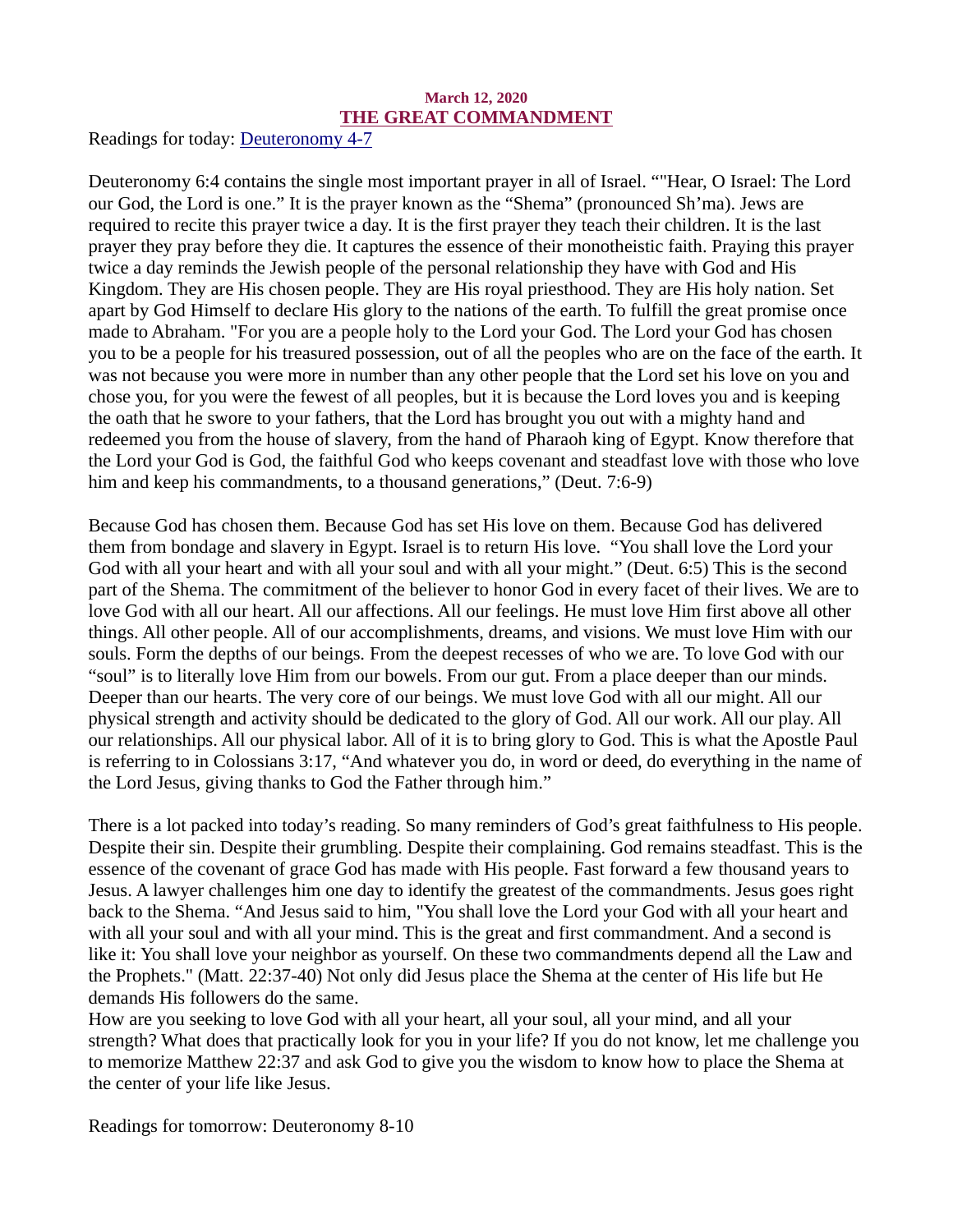# March 13, 2020 SPIRITUAL ALZHEIMER'S

<span id="page-17-0"></span>Readings for today: **Deuteronomy 8-11** 

"Remember." "Lest you forget." "Do not forget." The Book of Deuteronomy is filled with references to memory. Filled with warnings about forgetting the mighty works of God. Filled with encouragement to never losing sight of the faithfulness of God. Moses is keenly aware of a condition we all suffer from...spiritual alzheimer's.

My family has a history of Alzheimer's. It hit my paternal grandfather in his late thirties. It hit my paternal grandmother in her seventies. It hit my aunt in her late fifties. It hit my maternal grandmother in her eighties. And I expect it will hit me at some point in time. Alzheimer's is a terrible disease. It robs one of their most precious memories. As our memories fade, our personalities change. We say things we wouldn't normally say. We do things we wouldn't normally do. We almost become different people. My paternal grandmother was one of the most outgoing and energetic people I have ever known. She was bold. Courageous. Didn't care about social convention. She was eccentric and weird in a funny, unique way that made her beloved to those who knew her. When she lost her memory, she became withdrawn. Fearful. Scared. Insecure. I would visit her often in the care facility where she was staying and it was incredibly hard to watch her decline. Or I think about my maternal grandmother. She was beautiful. Dignified. Brilliant. She could play Bach and Beethoven by ear. When she lost her memory, she eventually declined into a catatonic state that was heartbreaking.

We all suffer from this disease on some level. It is so easy for us to forget all God has done. Despite all the miracles. Despite God's provision in the wilderness. Despite God's protection and deliverance and the many ways He declared His love for His people...Moses knew Israel would forget. He knew they would get into the Promised Land and begin to prosper. They would build homes and plant vineyards. They would harvest crops and raise their herds. They would conquer cities and lay claim to the territory once promised to Abraham. And in the midst of all this success, they would forget God. "Take care lest you forget the Lord your God by not keeping his commandments and his rules and his statutes, which I command you today, lest, when you have eaten and are full and have built good houses and live in them, and when your herds and flocks multiply and your silver and gold is multiplied and all that you have is multiplied, then your heart be lifted up, and you forget the Lord your God, who brought you out of the land of Egypt, out of the house of slavery, who led you through the great and terrifying wilderness, with its fiery serpents and scorpions and thirsty ground where there was no water, who brought you water out of the flinty rock, who fed you in the wilderness with manna that your fathers did not know, that he might humble you and test you, to do you good in the end. Beware lest you say in your heart, 'My power and the might of my hand have gotten me this wealth." (Deut. 8:11-17)

We have to work hard to remember. We have to incorporate spiritual rhythms into our daily lives so we do not forget. By reading God's Word and humbling ourselves before Him in prayer and participating in corporate worship every week, we remind ourselves of the most important truth of our lives...we are not our own! We are not our own! It is God who gives us the power to get wealth. (8:18) It is God who gives us victory over our enemies. (9:1-3) It is God alone who is righteous. It is God alone who is holy. To God belongs the heavens and the earth and all that is in them. And the only reason we are not destroyed along with the rest of the nations is because God made a decision in eternity to love us and set us apart for Himself. "Yet the Lord set his heart in love on your fathers and chose their offspring after them, you above all peoples, as you are this day." (Deut. 10:15)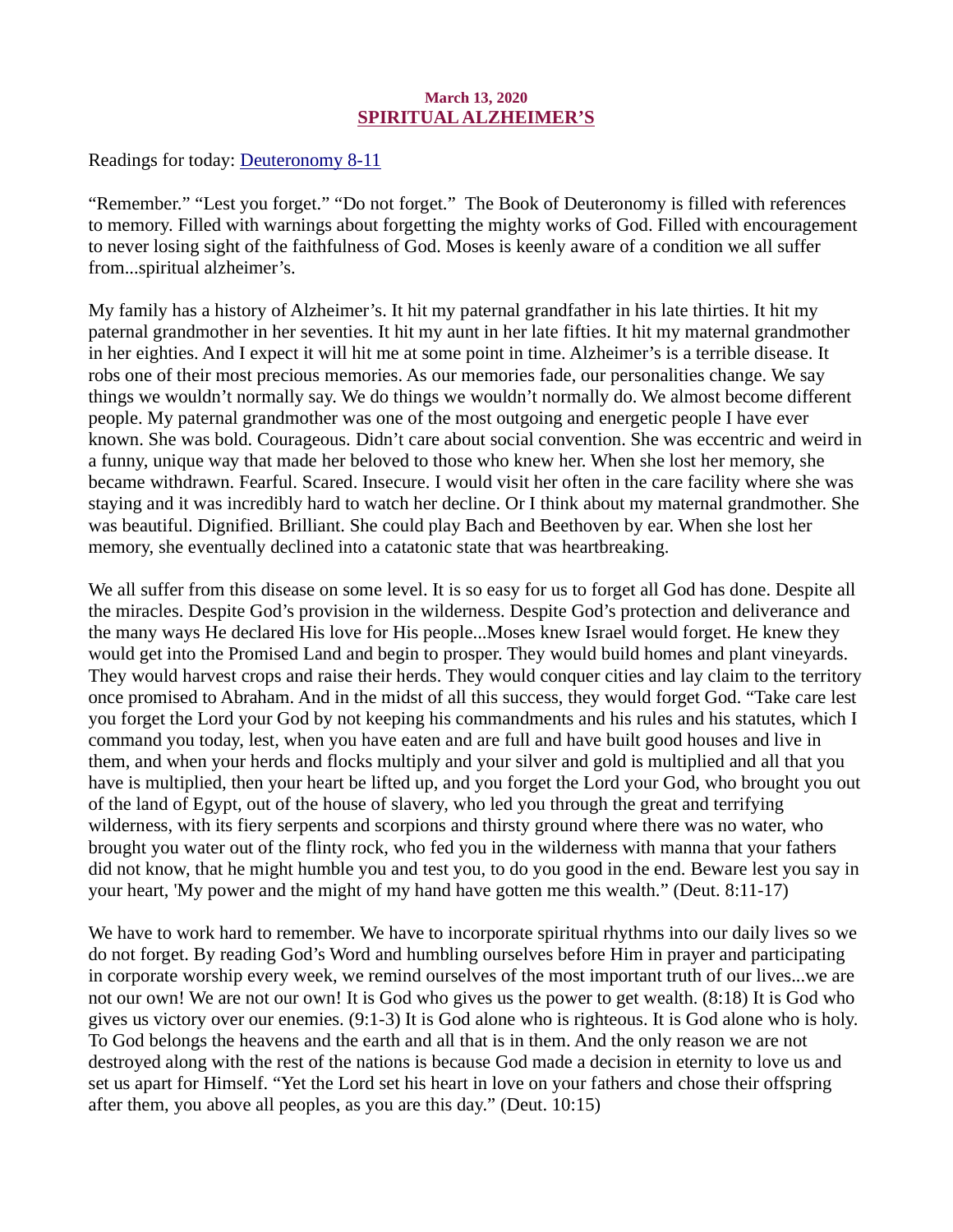This is why we walk in the ways of the Lord. This is why we keep His commandments. By following the Law of God, we are constantly reminded of His great goodness towards us. Reminded of His great love for us. Reminded of His great faithfulness. God demands our obedience not because He needs it. Not because He's controlling or manipulative or demanding or insecure. God demands our obedience because He wants to preserve in our hearts our memory of Him. "And now, Israel, what does the Lord your God require of you, but to fear the Lord your God, to walk in all his ways, to love him, to serve the Lord your God with all your heart and with all your soul, and to keep the commandments and statutes of the Lord, which I am commanding you today for your good." (Deut. 10:12-13)

Readings for tomorrow: Deuteronomy 12-15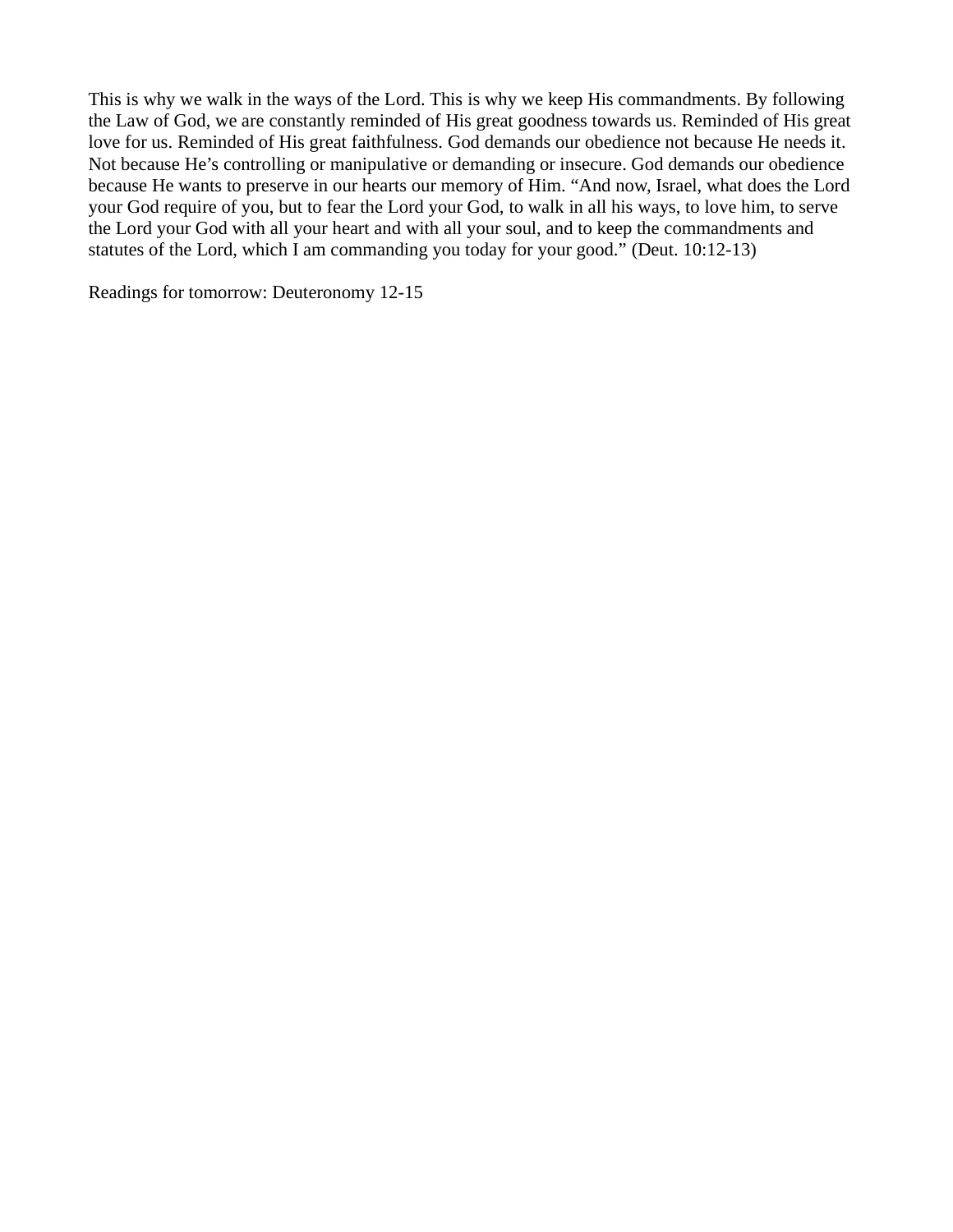#### March 16, 2020 THE TEST OF LEADERSHIP

<span id="page-19-0"></span>[Readings for today: Deuteronomy 16-19](https://www.biblegateway.com/passage/?search=Deuteronomy+16-19&version=ESV)

I'm watching a press conference from the White House and reflecting on the reading from today. As we read, "The Lord your God will raise up for you a prophet like me from among you, from your brothers —it is to him you shall listen— just as you desired of the Lord your God at Horeb on the day of the assembly, when you said, 'Let me not hear again the voice of the Lord my God or see this great fire any more, lest I die.' And the Lord said to me, 'They are right in what they have spoken. I will raise up for them a prophet like you from among their brothers. And I will put my words in his mouth, and he shall speak to them all that I command him." (Deuteronomy 18:15-18) Please understand I am not suggesting our president is God's prophet nor Dr. Fauci nor anyone else in particular for that matter. But I am thinking about how godly leaders seem to rise to the moment. They rise to the crisis. They become the mouthpiece of God. They speak the words God gives to them. And I am thankful for our leaders and the way they are handling themselves in this unprecedented hour.

Now more than ever we need God's prophets. We need godly leaders who will spread calm in the midst of our crisis. They will be voices of reason in the midst of all the hysteria. They will be measured and thoughtful and wise in their approach. They will resist panic. They will resist stoking fears and anxieties. They will seek real solutions and good outcomes and privilege good information over bad. Data over feelings. Truth over lies. Most of all, I hope and pray they seek God's guidance for this cultural moment. We are living in unprecedented times. This is a unique crisis requiring a unique response and we need God's wisdom if we are to make it through. Thankfully, God promises to give wisdom generously to all who seek Him and I am praying for our president, vice-president, senators, congressmen and women, governors, and political leaders up and down the spectrum.

But I am also praying for each one of you. Each one of us is a leader of some kind or another. The question we have to ask ourselves is will we be God's prophet? Will we seek and speak His truth? Will we be guided by His Spirit? Will we act in accordance with His will? Will we do our best to spread the peace of Christ? To be calm in the midst of this crisis? Will we lead our families well during this time? Will we lead our churches well? Our businesses well? All those who fall under our influence well?

How does one do this? Well, one has to start with one's own heart. One has to be at peace with Christ to spread the peace of Christ. One has to be calm in order to spread calm. One has to be wise in order to spread wisdom. This is where our personal spiritual disciplines come in. How much time are we spending before the Lord in prayer? How much time are we spending in God's Word? Now is a great time to begin journaling simply to process what you are feeling and perhaps hearing from the Lord. Make sure to spend time in silence. Turn off your device. Refrain from too much social media engagement. Get outside if you can. Take a walk. Get more rest. Get more sleep. Do what you can to care for yourself and to let the Lord fill your tank in this season. We do not know the future, friends, but we can be confident in the One who does!

Readings for tomorrow: Deuteronomy 20-23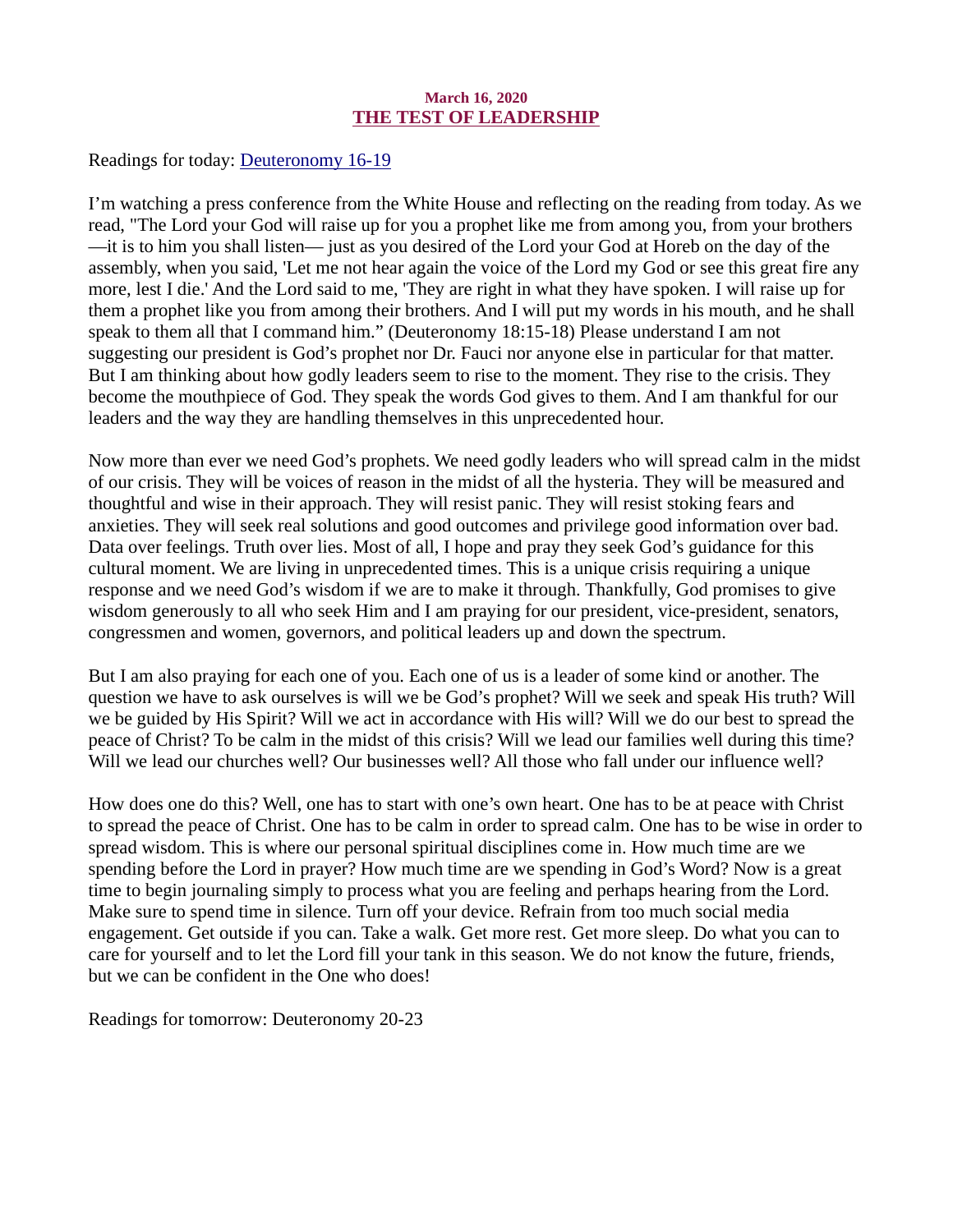# March 17, 2020 ANCIENT WISDOM

<span id="page-20-0"></span>[Readings for today: Deuteronomy 20-23](https://www.biblegateway.com/passage/?search=Deuteronomy+20-23&version=ESV)

Good morning! If you are just joining us…welcome…but what a day to jump in on! All kinds of confusing stuff in today's reading from Deuteronomy. Holy war. Jihad. The massacre of innocents. Strange regulations regarding unsolved murders and intermarriage with female prisoners. Inheritance rights. What to do with rebellious children. And then a whole string of random laws governing livestock, agriculture, and fashion. Followed by an extended section on sexual immorality and ritual purity. Then another string of random laws governing slavery, banking, and sacred vows. It's enough to make one's head spin!

What do we make of it all? Well, first and foremost, we must acknowledge many of these laws are specifically directed at ancient Israel and therefore have no real application for today. They are designed specifically for a cultural context with which we have no familiarity. They may seem barbaric at times and odd at other times but they held real purpose for an ancient people who were just getting started as a nation. However, this doesn't mean we have nothing to learn from this section of text. God is communicating something about Himself to us through these ancient words. For example, purity. Notice how God restricts the sowing of two different kinds of seed or the mixing of fibers in clothing or forbids cross-dressing. God is clearly concerned with keeping things distinct and orderly and "according to its kind" much like He did in the creation narrative in Genesis 1. Second, holiness. Why does God demand Israel kill everything in the pagan cities they conquer? He's concerned anyone or anything left over will become a snare for Israel. He's concerned they will be tempted to worship other gods. He even says as much in Deuteronomy 20:18, "that they may not teach you to do according to all their abominable practices that they have done for their gods, and so you sin against the Lord your God." This sounds incredible harsh and unyielding and unfair in our ears but God will not tolerate any rivals for our affections. He is serious about the sin of idolatry. And for those who might be tempted to dismiss the Old Testament God in favor of the New Testament God, please remember Jesus' words about the final judgment. God will separate the believers from the unbelievers. Heaven and hell are eternal realities. God is the same yesterday, today, and forever.

Reading this text today can expose our natural bias. We typically come to the text with a "hermeneutic of suspicion." Which is to say, we come to the text demanding that it prove itself to us. Prove it's worth by giving us something to apply to our lives. We have this natural tendency to want to turn the text into a self-help manual. A roadmap to our best life now. We want the text to speak to our cultural moment. We want to "rub" the text like a lamp and treat God like a genie. Instead, texts like the one for today demand something from us. Demand that we take God seriously. Demand that we treat the text on its terms and not our own. It forces us out of our cultural arrogance and chronological snobbery as we come face to face with the holiness of God.

Does that mean it's all doom and gloom? Does that mean there is nothing here for us to hold onto for hope? Quite the contrary. We just have to keep digging. Keep praying. Keep seeking. Keep searching. Dig down deep enough below the surface regulations and what do we discover about God's nature and character? He loves His people. Fiercely. Loyally. Stubbornly. He does not want to see them fall into temptation. Our God is a God of reconciliation and forgiveness and atonement even in situations where justice cannot be served because the murderer cannot be found. Our God is a God of mercy and compassion which is why He graciously welcomes those women captured in battle - who in ancient times were often treated brutally - as part of His people. He orders society for the good of all,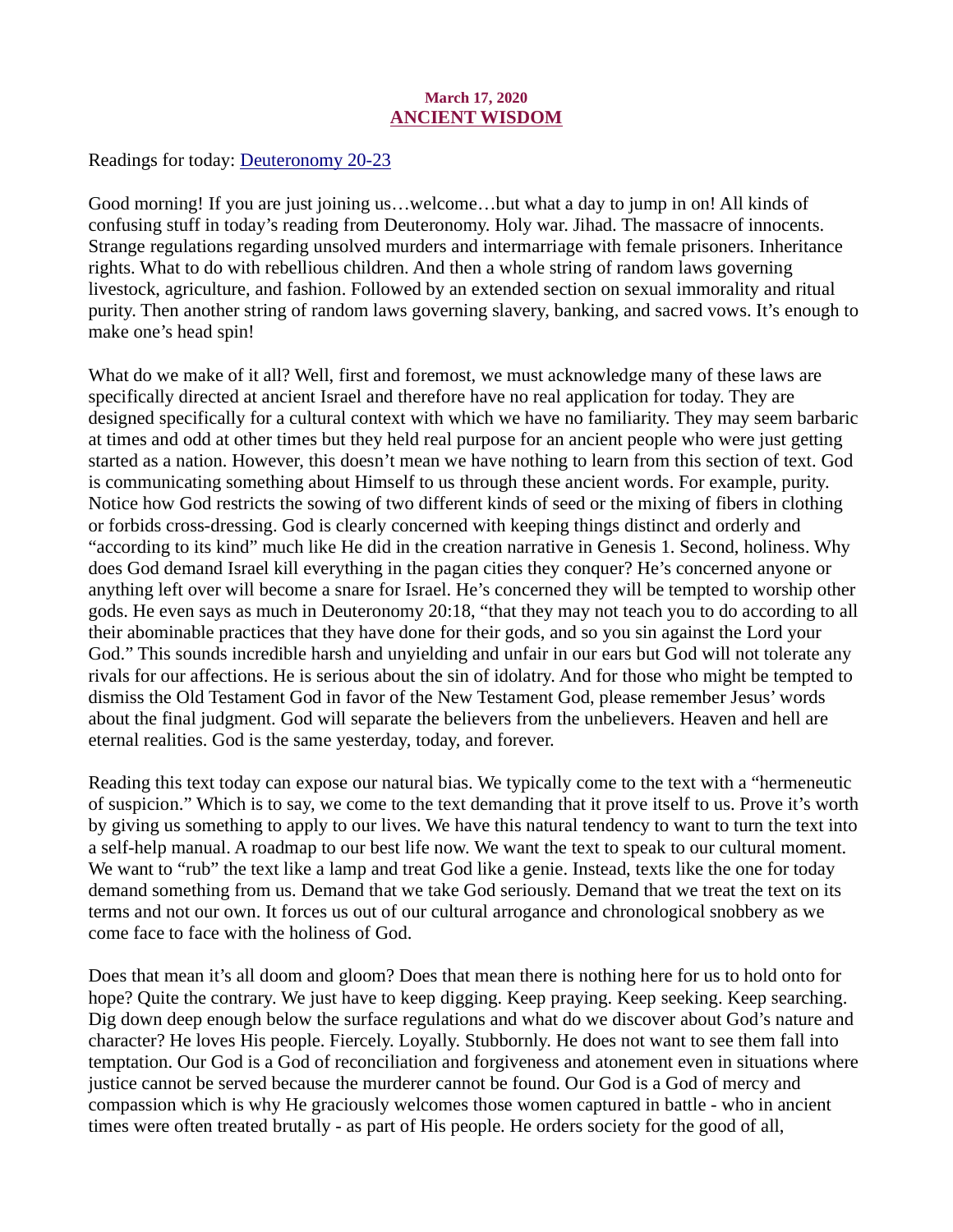protecting property and inheritance rights. Protecting the poor from predatory lending and providing for them by allowing them to glean in the fields. He is concerned about the pain and suffering that comes from rampant sexual immorality so He places protections around the sanctity of marriage between a man and a woman. All of this is in the best interest of His chosen people. All of this to set them apart from the rest of the pagan world.

Now consider our current cultural moment. How are we set apart as Christians? How are we acting in alignment with God's character and nature? Are we acting with love and grace? Are we seeking to build up rather than tear down? Are we spreading the peace of Christ amidst all the fear? Are we taking daily steps of mercy and compassion to those around us who may be in need? Bringing it down to brass tacks…will we share from our abundance with those in need? (Yes, even our beloved toilet paper!) Will we submit to our government and pray for our leaders out of a desire to honor God? Will we resist the temptation that comes during a time like this to give into hate or anger or violence? Are we using this time to build up our marriages and families and to deepen our relationships with those we love?

Readings for tomorrow: Deuteronomy 24-27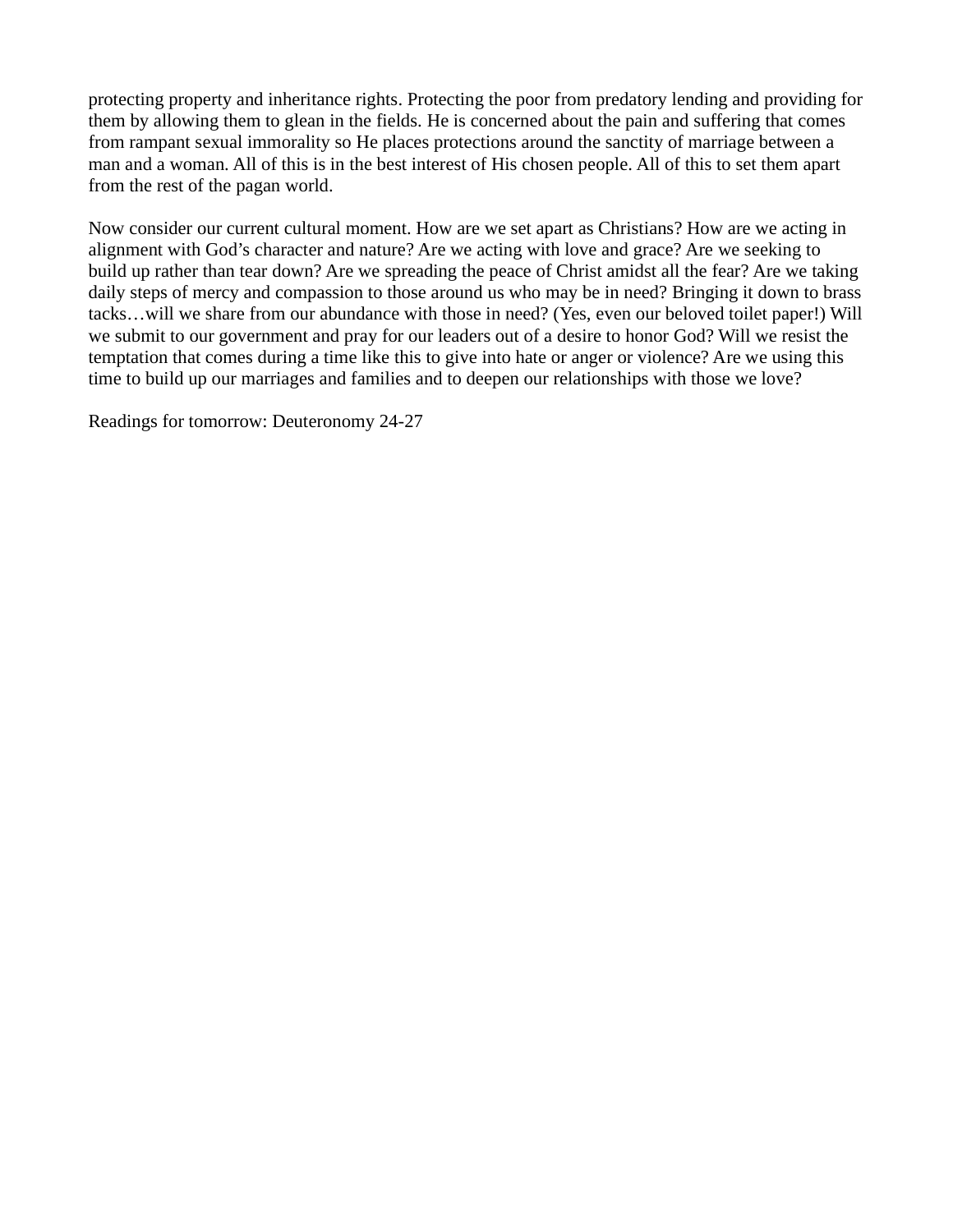# March 18, 2020 ECONOMICS OF A PANDEMIC

<span id="page-22-0"></span>[Readings for today: Deuteronomy 24-27](https://www.biblegateway.com/passage/?search=Deuteronomy+24-27&version=ESV)

By now, the news is beginning to settle in. The stock market is plunging. Jobs are being lost. People are being laid off. The economy is bracing for a deep recession. And while we are all praying for a quick resolution to the national crisis we face, experts like Francis Collins are telling us it could be June before things begin to calm down. I don't know about you but that feels like an eternity to me. Reports are trickling in from my own congregation and the people they are connected to regarding the financial vulnerability of so many. It's scary. And it's tempting to turn inward. To hoard. To become selfish.

Perhaps that's why I love the words from Deuteronomy today to a people who were no strangers to hardship. To a people who had experienced plague and famine and drought and disease without the resources we enjoy in the 21st century. As the people of God prepare to enter the Promised Land and establish a new way of living, God directly addresses the economy.

"When you make your neighbor a loan of any sort, you shall not go into his house to collect his pledge. You shall stand outside, and the man to whom you make the loan shall bring the pledge out to you. And if he is a poor man, you shall not sleep in his pledge. You shall restore to him the pledge as the sun sets, that he may sleep in his cloak and bless you. And it shall be righteousness for you before the Lord your God." (Deut. 24:10-13) God is concerned with the dignity of a person. Fortunes rise and fall and so much of what we go through economically depends on forces outside our control. What is in our control, however, is how we treat one another. And God wants us to be as merciful and gracious as possible with those who are facing hardship.

"You shall not oppress a hired worker who is poor and needy, whether he is one of your brothers or one of the sojourners who are in your land within your towns. You shall give him his wages on the same day, before the sun sets (for he is poor and counts on it), lest he cry against you to the Lord, and you be guilty of sin." (Deut. 24:14-15) God is a God of justice. He is a God of righteousness. He demands that we treat one another well. He will hold us accountable for how we treat one another. Especially the poor in our midst. He will also honor the sacrifices we make on behalf of those who are underresourced or less fortunate than us.

"When you reap your harvest in your field and forget a sheaf in the field, you shall not go back to get it. It shall be for the sojourner, the fatherless, and the widow, that the Lord your God may bless you in all the work of your hands. When you beat your olive trees, you shall not go over them again. It shall be for the sojourner, the fatherless, and the widow. When you gather the grapes of your vineyard, you shall not strip it afterward. It shall be for the sojourner, the fatherless, and the widow. You shall remember that you were a slave in the land of Egypt; therefore I command you to do this." (Deut. 24:19-22) God stands against greed. God stands against hoarding. God stands against price gouging. God stands against those who would use this time for their own economic gain rather than look to assist the needs of others. The people of Israel were to be intentionally generous. They were to remember their plight in Egypt and, as a result, make sure to play their part in making sure everyone had what they needed to survive.

It begs the question, doesn't it? What can we do to bring relief for those who need it most in the midst of our current crisis? What can we do to relieve the financial burdens so many bear? Are we able to provide rental assistance? Make a grocery run? Help with a few bills? Are we checking on our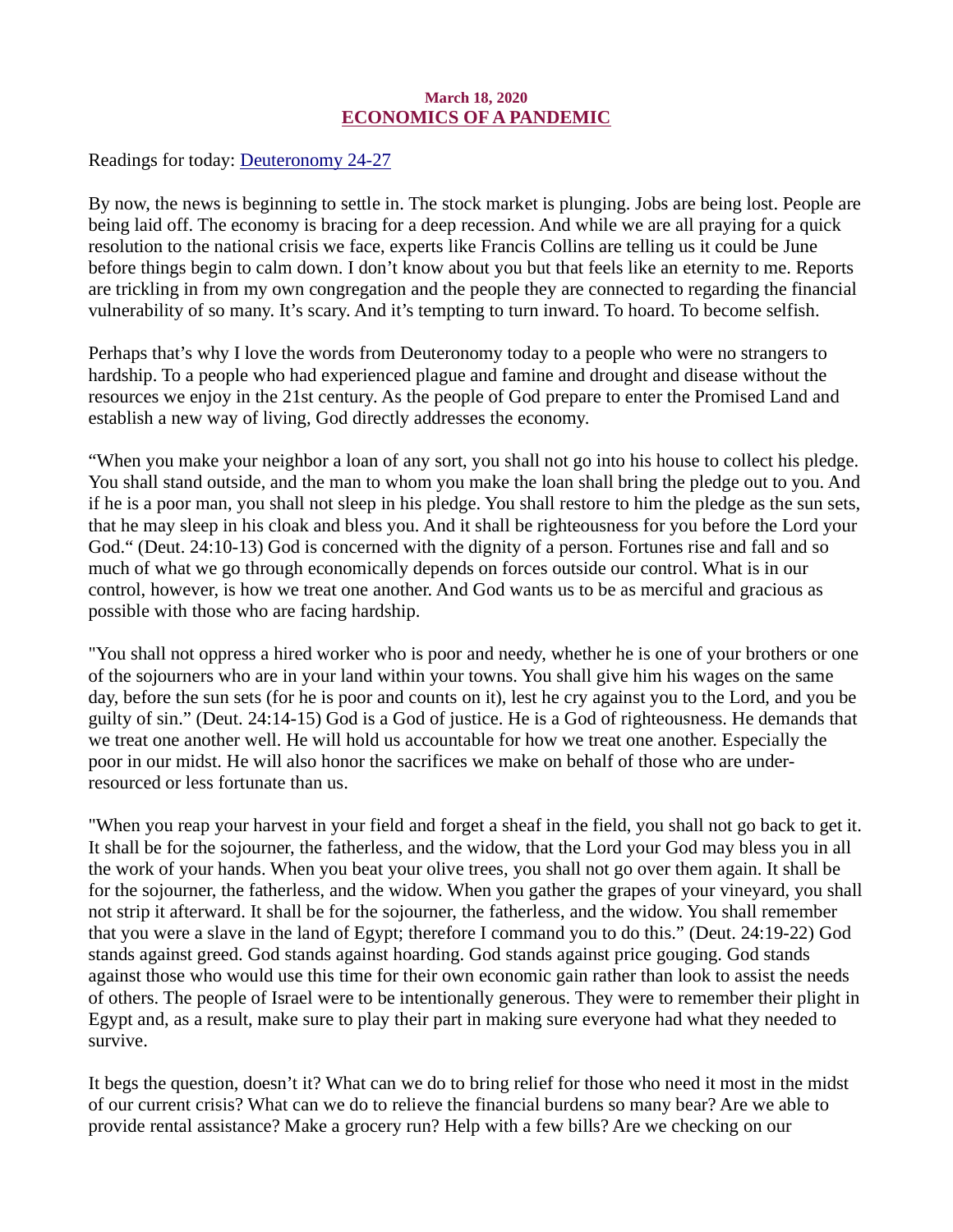neighbors to see what they need and doing all we can to help out? What about our food service workers who've been laid off? Or those in the entertainment or sports industry? I've been so thankful that so many companies are making huge sacrifices to keep their employees on the payroll. I believe God will honor such decisions and I'm praying their example inspires all of us to help out in whatever way we can.

Readings for tomorrow: Deuteronomy 28-30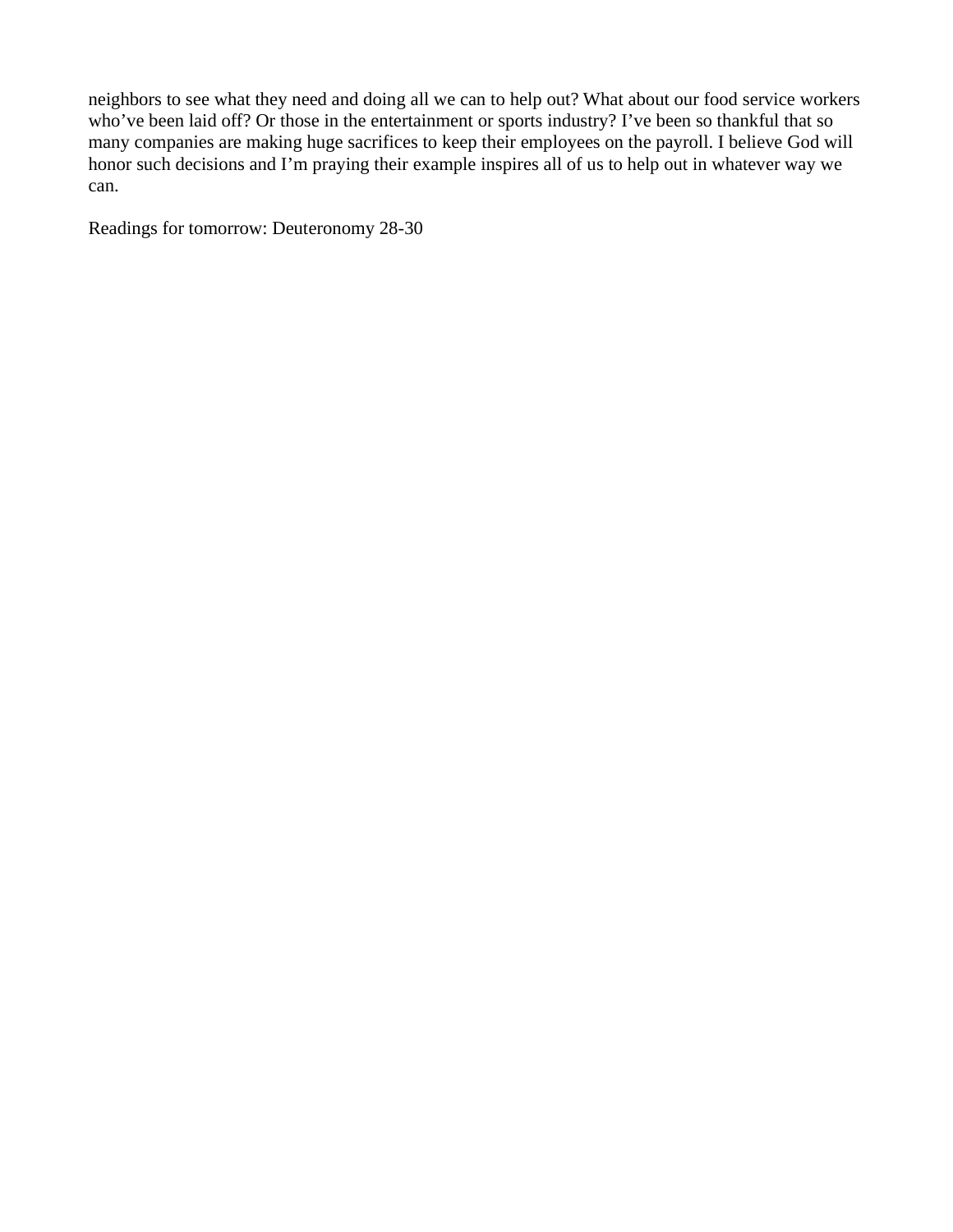# March 19, 2020 BLESSINGS AND CURSES

<span id="page-24-0"></span>[Readings for today: Deuteronomy 28-30](https://www.biblegateway.com/passage/?search=Deuteronomy+28-30&version=ESV)

The difficulty with today's readings is how we tend to "externalize" them. We read through all these blessings and curses and almost immediately jump to the conclusion that they are not fair. They are not right. They are arbitrary and capricious. Our baseline assumption is that human beings are generally good people who occasionally make bad decisions and we question what right God has to judge us so harshly.

But what if understood these blessings and curses to be more like logical consequences than the actions of a volatile deity intent on our destruction? What if these blessings and curses are really God letting us know what will happen as a result of our actions in this world? For example, consider our current crisis. If we will obey the government and abide by the social distancing regulations there is a fair chance our healthcare system will not collapse and we can slowly get on top of this virus. However, if we choose to ignore the social distancing restrictions and do our own thing - see the videos of college students on spring break - the disease will spread and more lives will be lost. This is the logical consequence when human beings fail to love their neighbor as themselves.

So perhaps the judgment of God is less about Him flying into a rage and laying waste to humanity and more about Him simply withdrawing His protective hand? Perhaps it's God withdrawing His protection and giving us over to the logical consequences of our decision-making? Consider another real-life example. I was in southern Ethiopia two years ago with a team. They were suffering from a drought. Crops were dying. Herds were dying. People were suffering tremendously. This broke the hearts of the members of our team. I remember speaking with one of them as we began our long journey back home. "How can God allow such suffering?" She asked. "Can I respond to your question with another question?" I said. "Sure," she replied. "Why are we so quick to pin this on God? The World Bank estimates it would take 150 billion to bring clean water to the world. The World Economic Forum suggests it would take 267 billion to end world hunger. These are very realistic goals if human beings simply would follow the words of Jesus and love their neighbors as themselves." Add to this the fact that the United States uses 25% of the world's energy so we can live in large homes and drive SUV's and fund relatively extravagant lifestyles. One can easily see how the natural propensity human beings have for selfishness directly contributes to the suffering of the least resourced in our world.

So what's the answer? Global communism? The Socialist Green New Deal? The destruction of capitalism? Corporate or political give-aways? No. Again, human sin will always corrupt even the most idealistic of social programs. The answer is Jesus Christ. Only through Christ are we given a new heart. And with a new heart comes a fresh desire to glorify God and serve our neighbor. Only Jesus can solve the most fundamental problem we face in the world today…the total depravity of the human condition. And thankfully, God offers His Son freely and graciously to all who would place their trust in Him.

Readings for tomorrow: Deuteronomy 31-34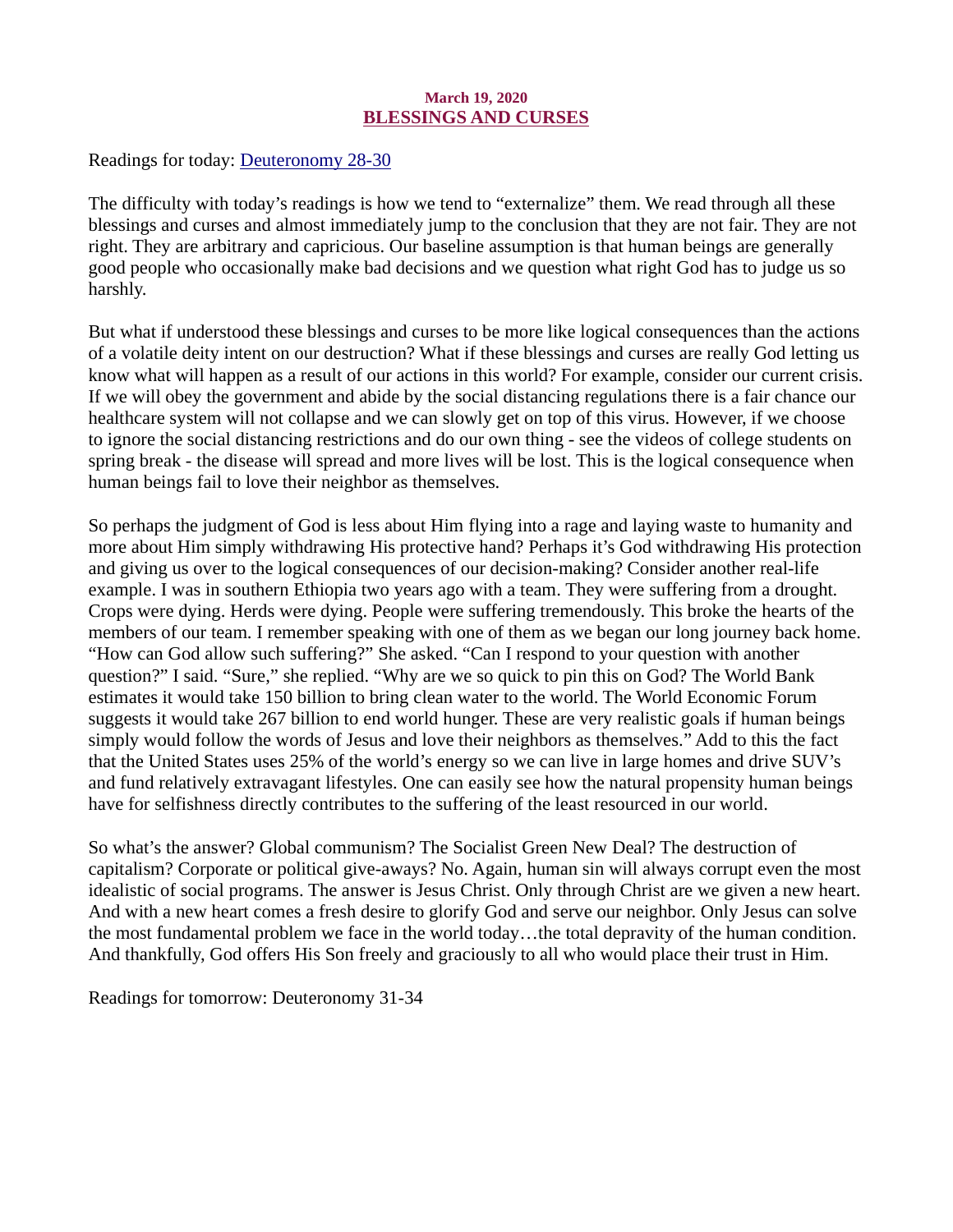# March 20, 2020 BE STRONG AND COURAGEOUS

<span id="page-25-0"></span>[Readings for today: Deuteronomy 31-34](https://www.biblegateway.com/passage/?search=Deuteronomy+31-34&version=ESV)

"Be strong and courageous. Do not fear or be in dread of them, for it is the Lord your God who goes with you. He will not leave you or forsake you." (Deuteronomy 31:6)

Put yourself in Joshua's sandals. You've grown up in Egypt. Felt the sting of the whip on your back. Lived under brutal oppression. You've walked through the Red Sea. You've eaten the manna from heaven. You've drunk water from the rock. You've seen Mt. Sinai burst into flame. You've heard the thunder of God's voice. You've seen firsthand the miracles of God performed by this amazing man named Moses who's become your mentor and spiritual hero. And you've been faithful as well. You've served Moses most of your adult life. You were one of the faithful spies who brought back a good report. And now the time has come for you to lead. Moses is dying. The torch is passing. The mantle is falling on your shoulders.

The burden of leadership had to be heavy. You are being called to lead the conquest of the Promised Land. A land filled with tribes of pagan people who worship others gods and who will not go quietly. Furthermore, you know the fickle hearts of the people you lead. You've watched them shrink from God's call time and time again. You've endured their grumbling on so many occasions. You know their hearts are easily stirred to fear. Your only hope is to trust in the promises of God. To be strong and courageous as you look to Lord. To trust in His abiding presence. To know He will never leave you or forsake you.

It's actually not all that hard to imagine in our current crisis, is it? I think of the doctors and nurses and other healthcare workers I know who are working long hours in the fight against the coronavirus. I think of the sanitation workers who are cleaning the streets, washing down the operating rooms, wiping down everything from door knobs to tile floors to toilet seats to public garbage cans all in an effort to keep us safe. I think of the business owners - large and small - who are doing all they can to keep people employed. I think of the staffers in capital buildings across America working on local, state, and federal levels to implement plans to slow the virus down. I think of the decision-makers. Our president and congressional leaders. Our governors and mayors and town council leaders. The burdens they carry are enormous and every decision has a ripple effect on so many levels. It cannot be easy. I'm praying they place their trust in the promise of God.

And then I think of you. I think of the burdens you must be carrying. Homeschooling children. Upending your life to work at home. Wondering if/when the layoff might come. Maybe some of you know someone who is sick. A loved one. A friend. A neighbor. A co-worker. Maybe you have friends and family who are engaged on the front lines of this fight and you worry for their safety. Maybe this self-quarantine has exacerbated some underlying issues in your marriage or family that have now burst out into the open. This promise from God is for you as well.

Be strong and courageous, friends. When a plague strikes without warning. When the economy begins to shut down. When schools close. When a shelter in place order is given. Be strong and courageous. Do not be afraid. Do not dread for God is with us! He never distances Himself from us! He will never leave us nor forsake us!

Readings for tomorrow: Joshua 1-2, Psalms 105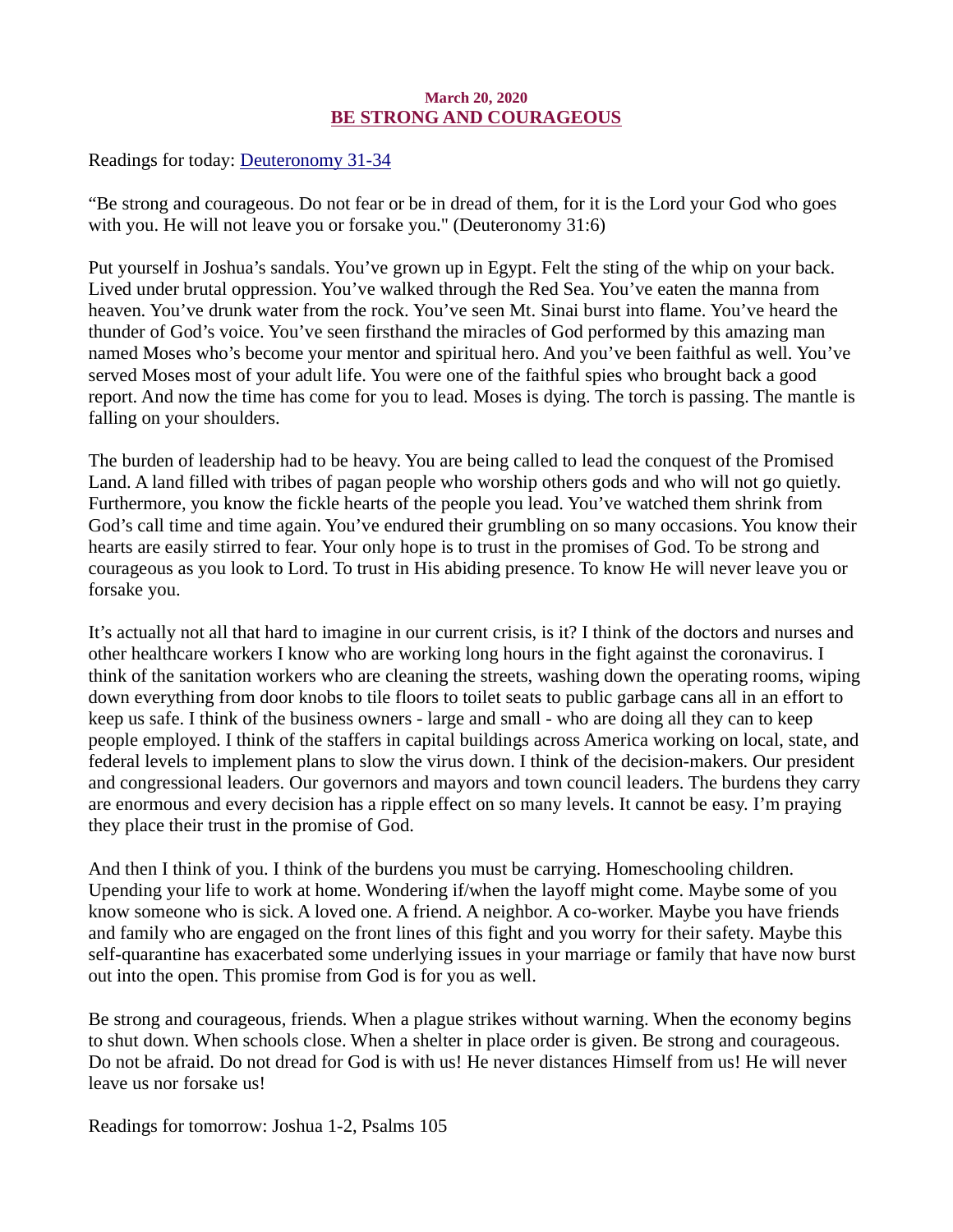# March 21, 2020 WAITING FOR SPRING

<span id="page-26-0"></span>[Readings for today: Joshua 1-2, Psalms 105](https://www.biblegateway.com/passage/?search=Joshua+1-2%2C+Psalms+105&version=ESV)

March 19th marked the first day of spring. It was a surreal day in a lot of ways. Here in Colorado, snow was falling. Almost blizzard like conditions. Meanwhile, orders went out in New York and California requiring residents to "shelter in place" as the nations battles the coronavirus. The fight got personal for me as I got news that people I love in different parts of the world had contracted the disease. So what is normally a day of hope. A day of joy. A day to celebrate because winter has passed and new life is emerging fell flat for me. It feels like I'm caught in a bit of a time warp. Like I'm experiencing the same day over and over again. Like nature hit the "snooze" button and we're in for a few more weeks of winter this year.

Winter is not all bad, of course. Despite appearances, winter is not a "dead time." It is simply a time where life goes dormant for a while. Trees that may look dead on the outside are churning on the inside as life gets ready to burst forth again. I think the same is true for us. As we self-quarantine and socially distance, there is a churning inside. A growing hunger for connection. A growing desire for face to face relationship. And I imagine once the immediate danger of the virus passes, new life will burst forth more glorious than ever before!

So how can we best use the time we've been given? How can we prepare for that great and glorious day when the quarantine is lifted and restrictions are loosed and we are set free? I love what Joshua 1:8 says, "This Book of the Law shall not depart from your mouth, but you shall meditate on it day and night, so that you may be careful to do according to all that is written in it. For then you will make your way prosperous, and then you will have good success." The reality is we've all been given a kind of Sabbath. A rest from our normal activity. Like it or not, we've been forced off the hamster wheels on which we were running and now have plenty of time slow down. We have plenty of time to spend with those we love and this includes God. God is waiting for us in this time to turn to Him. To meditate on His Word. To talk to Him in prayer. To share all the fears and anxieties of this season with Him. This situation didn't catch God by surprise. As "novel" as this virus may be to us, it is not new to God. God is still sovereign. God still reigns from His throne. God is at work even now through the creatures He made in His image to bring an end to this deadly strain.

How can we be sure of such things? Listen to Psalms 105. Look at what God has done! Remember His mighty acts! Remember His saving ways! God is deliverer. God is rescuer. God is savior. God will never leave or forsake His people. God will never distance Himself from our pain. God has a "Promised Land" ready for all those who call on His name. This is the truth of the gospel, friends! And it forms the foundation of our hope in these fearful and uncertain times.

You know, I imagine Joshua felt much the same way we do today. As he stared across the Jordan River into the Promised Land, he knew there were no guarantees. He knew the future would be hard. He knew the people of Israel simply didn't have the strength or the fortitude to make it on their own. Their only hope was God. Their only path to victory was with God. Their only way forward was to trust God. So he pointed them to their history. Drew on the experiences of their forefathers and mothers. Encouraged them with the testimonies of God's goodness from their past. And this gave them the courage to face the challenges of their day. As you consider the current challenges we face in our time, what brings you hope? What testimonies do you lean on during these difficult times? How are you turning to God's Word to find courage and strength as we wait for spring?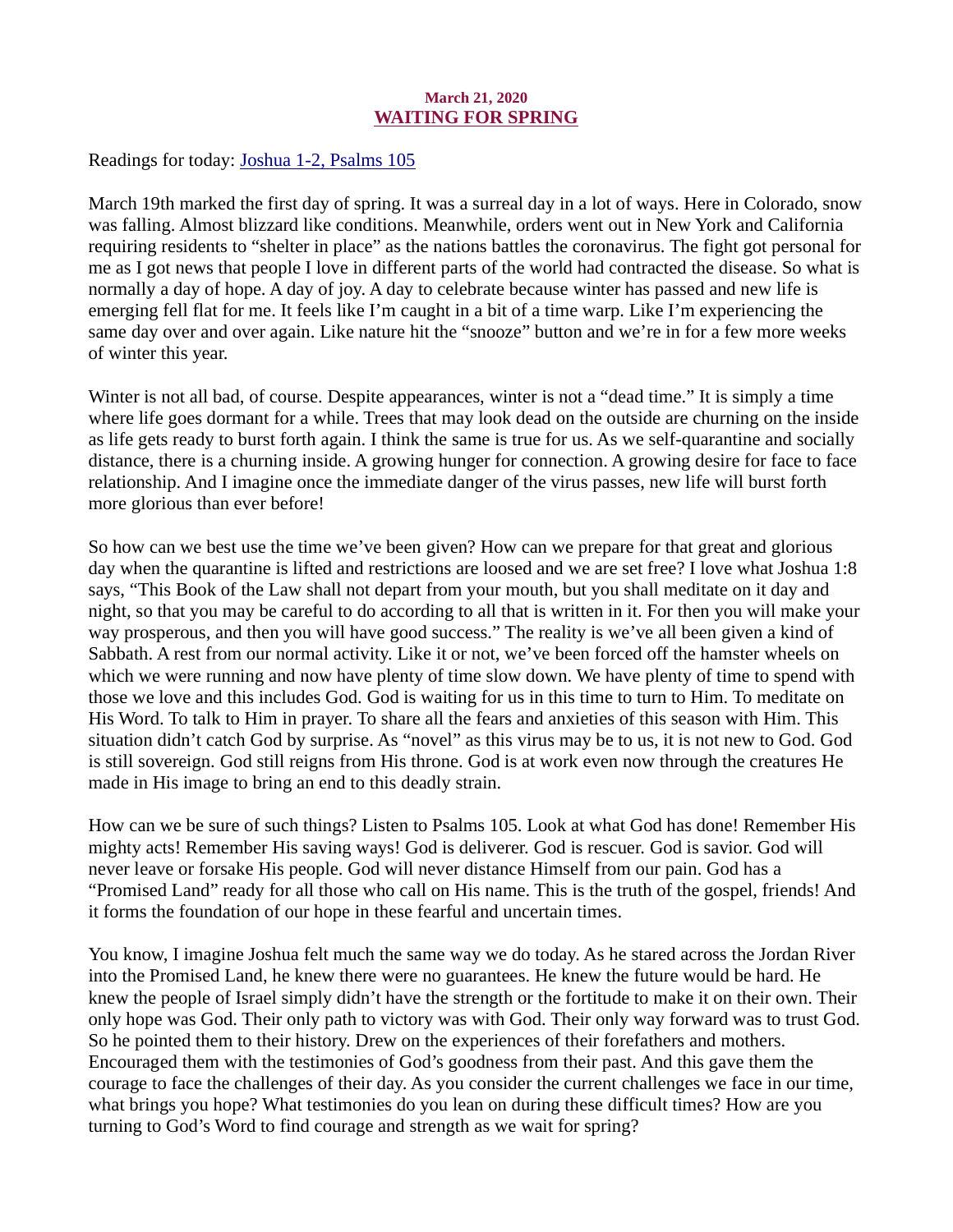# March 23, 2020 BEAUTY FROM ASHES

<span id="page-27-0"></span>[Readings for today: Joshua 3-6](https://www.biblegateway.com/passage/?search=Joshua+3-6&version=ESV)

"And Joshua said to them, "Pass on before the ark of the Lord your God into the midst of the Jordan, and take up each of you a stone upon his shoulder, according to the number of the tribes of the people of Israel, that this may be a sign among you. When your children ask in time to come, 'What do those stones mean to you?' then you shall tell them that the waters of the Jordan were cut off before the ark of the covenant of the Lord. When it passed over the Jordan, the waters of the Jordan were cut off. So these stones shall be to the people of Israel a memorial forever." (Josh. 4:5-7)

When you think back on your life, where have you seen God at work? Where have you seen His finger touch down? Where have you witnessed Him working a miracle on your behalf? How do you remember such things? How do you mark such occasions? Some nations build monuments. Consecrate hallowed ground. Celebrate an annual holiday. Israel built altars. They would take uncut stones and stack them together to remind themselves of God's great faithfulness. As we get deeper into the Old Testament, it will soon feel like the landscape just gets dotted with these altars. It's like you can't travel anywhere in Israel without stumbling over an altar they've made! Altars were significant. Especially in an oral culture where many of the stories were not being written down as they happened but instead told from father to son, mother to daughter. Passing by an altar was an opportunity for the family to pause and remember and re-tell the tale of God's great love and miraculous deliverance for His people. These altars formed something like a "scrapbook" or "Instagram" account for ancient Israel. A place they could go to be reminded of their most precious memories of God and His deliverance.

I wonder what "altars" we will build when this pandemic passes? Will we name the vaccination after the scientists who discover it? Will there be a wall with all the names of the healthcare workers who gave their lives carved in stone? Will there be special days or special seasons where we will step back to mark the time for future generations? And what about the young people living through this cultural moment? Will this be their version of the "Great Depression" or "World War 2?" Will it have that kind of profound effect on them and shape how they live their lives?

What about the church? How will she respond? Will this finally break us of our dependence on buildings and programs? Will we finally lay hold of the biblical pattern to carry out discipleship in every home? Will we stop investing so much in ourselves and instead seek to give all we have away for the sake of the world?

This feels like a paradigm-shifting moment for us all. As the days turn into weeks and the weeks turn into months, I don't see us every going back to the way things were. Instead, I believe God is calling us to chart a new future. One where life truly is centered around community. Where relationships become the highest value and time the most precious currency. I believe God using this cultural moment to slow us down. To enforce a Sabbath rest. Please note, I did not say God created this virus or caused this plague to happen. COVID-19 is simply the product of a fallen world. I simply believe God's promise from Romans 8 to use all things for the good of those who love Him and are called according to His purpose. That includes hardship and suffering and pain and yes, even death. For death is not the end to God but merely a new beginning. So let's all commit to letting the old life die with all of its built in stress and anxiety and exhaustion and let's look to God as He brings beauty from the ashes.

Readings for tomorrow: Joshua 7-10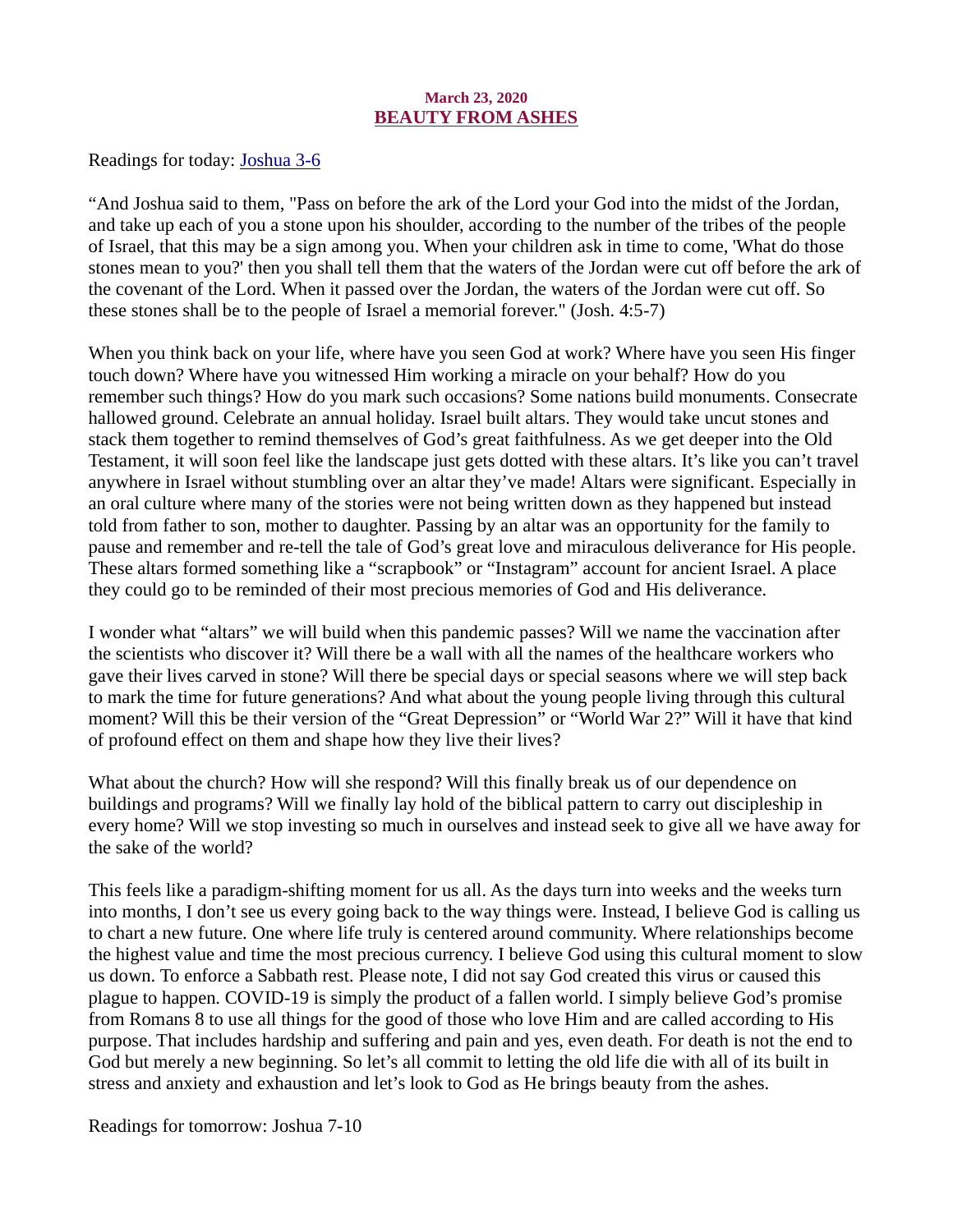#### March 24, 2020 IN GOD WE TRUST

<span id="page-28-0"></span>[Readings for today: Joshua 7-10](https://www.biblegateway.com/passage/?search=Joshua+7-10&version=ESV)

"At that time Joshua built an altar to the Lord, the God of Israel, on Mount Ebal, just as Moses the servant of the Lord had commanded the people of Israel, as it is written in the Book of the Law of Moses, "an altar of uncut stones, upon which no man has wielded an iron tool." And they offered on it burnt offerings to the Lord and sacrificed peace offerings. And there, in the presence of the people of Israel, he wrote on the stones a copy of the law of Moses, which he had written. And all Israel, sojourner as well as native born, with their elders and officers and their judges, stood on opposite sides of the ark before the Levitical priests who carried the ark of the covenant of the Lord, half of them in front of Mount Gerizim and half of them in front of Mount Ebal, just as Moses the servant of the Lord had commanded at the first, to bless the people of Israel. And afterward he read all the words of the law, the blessing and the curse, according to all that is written in the Book of the Law. There was not a word of all that Moses commanded that Joshua did not read before all the assembly of Israel, and the women, and the little ones, and the sojourners who lived among them." (Joshua 8:30-35)

Times of national crisis often lead to times of national repentance. Periods in history where the people of a nation come to the end of their own strength. The end of their own resources. The end of our their own abilities. And come face to face with God. It involves a recognition that unless the Lord is with them, their efforts will be in vain. Unless the Lord fights for them, their chances of victory are nil. Israel has experienced this truth over and over again. They have watched much larger and stronger tribes fall before the power of God. They have just seen the walls of one of the strongest cities in southern Israel fall with a shout. They realize they do not have the power to conquer the Promised Land. The people are too great. Their power too much. They feel like grasshoppers in the face of giants. (Numbers 13:33) But they also believe the Lord is with them. They believe the Lord has made them a promise. They will conquer and occupy this land. God will be faithful to the covenant He first made with Abraham to give him the Promised Land. So here they now stand. They've crossed the Jordan. They've won their first few battles. The generation who left Egypt and heard God's voice at Sinai and wandered in the wilderness has fallen. A new generation rises. And before they begin the hard work of carving out a new nation, Joshua brings them face to face with Lord once again. To renew the covenant.

We are living in a time of national crisis. The hopes of an early end to the viral pandemic have faded and we are now facing really hard choices. The wave of infections is increasing exponentially, threatening to overwhelm our healthcare system. Our economy is tanking as more and more indefinite shelter-in-place orders are given. Businesses are failing. Jobs are being lost. People are getting sick. Some are dying. It's a no-win scenario. There literally is no way for us to meet this crisis in our own strength. We are rapidly running out of resources. We are rapidly running out of time. We are in a battle against an unseen enemy that strikes fear in all our hearts. So how will we respond? Will we respond like Israel and seek the Lord? Will we stop worrying about whose political side wins and instead get on the Lord's side? Will we trust in His promise to be with us? To give us the wisdom we need to fight this deadly disease? Most importantly, will we wake up and realize this world is not our home? America is not the Promised Land? This life is not all there is! In fact, God has promised us an eternal life with Him in a home He's created with His own hands in preparation for His people.

Friends, here me clearly, I am not trying to diminish the very real sufferings of this life. The struggles of this world are real. Disease. Plague. Famine. Drought. Joblessness. Homelessness. Hardship of every kind. These are realities we are now coming face to face with each and every day. Sickness. Death.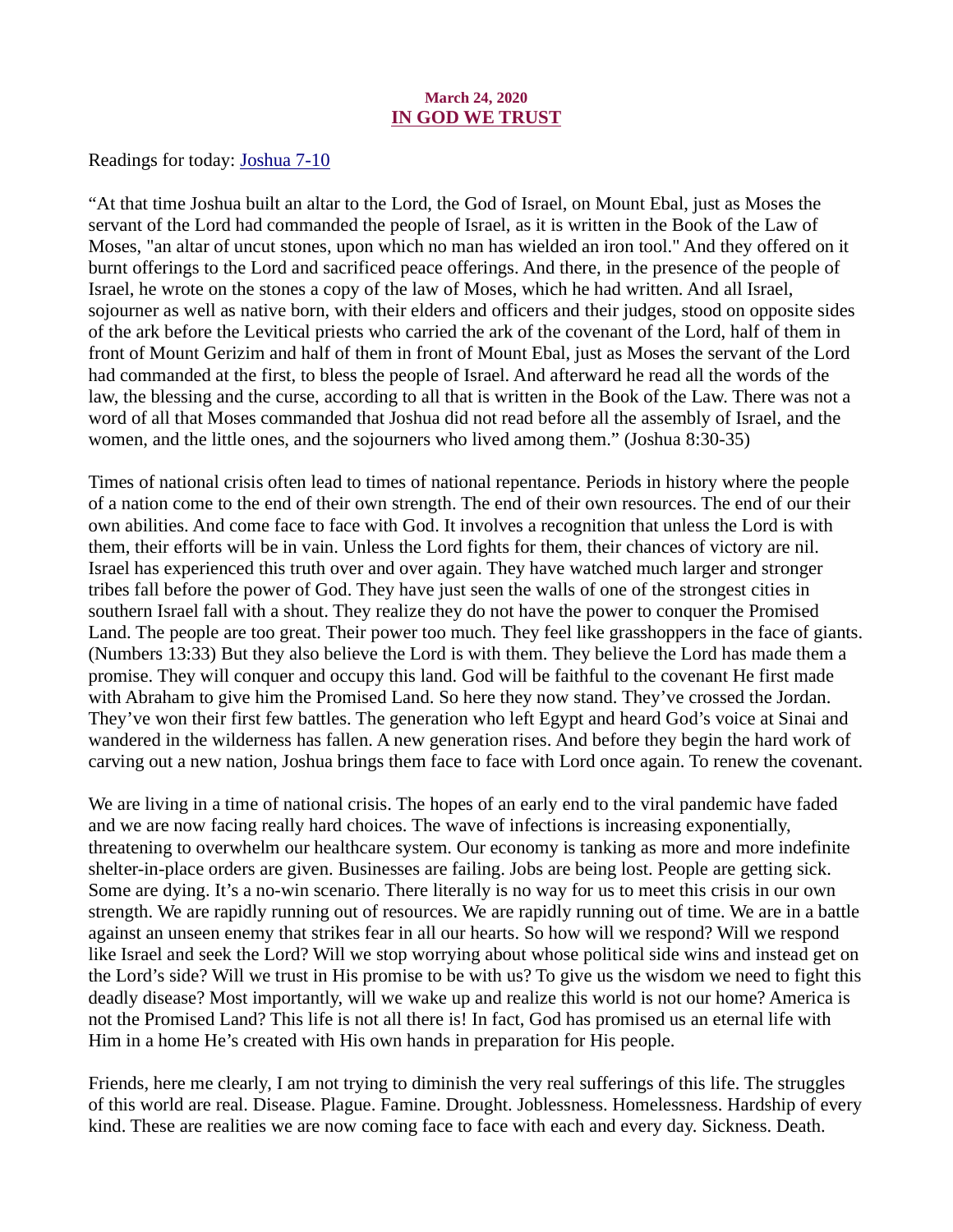Despair. Depression. Hopelessness. These are signs we are coming to the end of ourselves. These are signs the harsh reality of this life is setting in. And such national grief and mourning hopefully leads us to repentance. Puts us on our knees before the Lord. Brings us to a place where we renew our cries to Him. One day this will be all over. The virus will pass. People will recover. The economy will come back. But there will be a significant cost. One that will be felt for years to come. My prayer is that in the midst of all our fear and anxiety, we will capture this moment to humble ourselves before the Lord as a people. As a community. As a state. As a nation. May the words of our national motto, "In God We Trust", be more true now than ever!

Readings for tomorrow: Joshua 11-14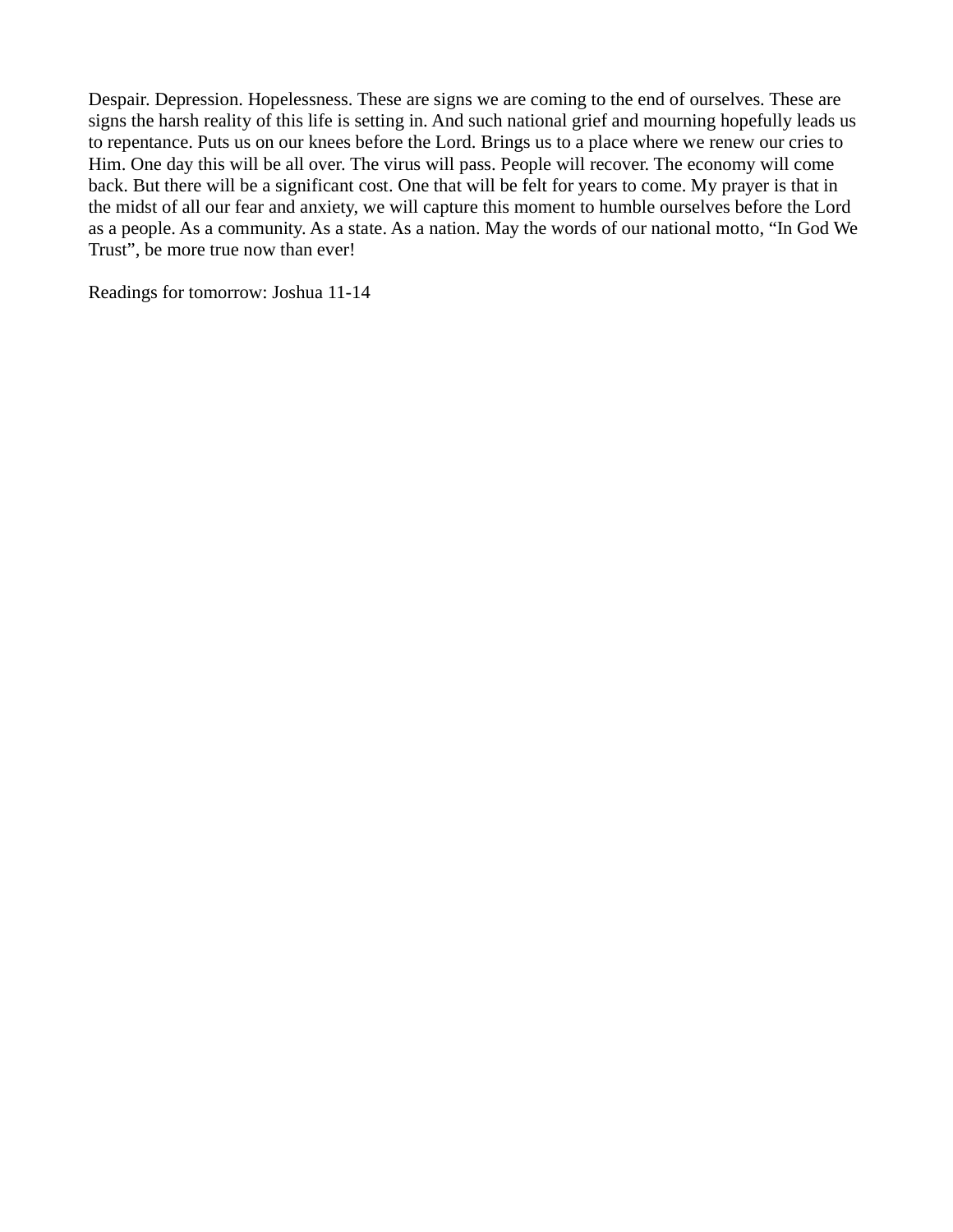# March 25, 2020 PERSPECTIVE

<span id="page-30-0"></span>Readings for today: **Joshua 11-14** 

It's about this time every year in my Bible reading that I start to get weary. Worn down by all the bloodshed and violence. Worn down by all the God-sanctioned religious warfare. Worn down by the thoughts of men, women, and children dying in these cities as Israel conquers the Promised Land. I am worn down by a world I do not understand. Worn down by the brutality of it all. Worn down trying to understand how God is driving it all. I come to the end of my finite mind. I come the end of my understanding. I come to the end of my ability to reason my way through. And I just sit with the horror of it all. Overwhelmed.

I had dinner a few years ago with some friends. One of them does a lot of work in Rwanda with the mountain gorillas. He and his family have been engaged over there for decades helping with the research. He was there during the genocide. He saw the bodies piled up in the streets. Stacks upon stacks. It was horrifying. He can never get the images out of his head. If there's anything history has taught us, it is that man's inhumanity to man knows no bounds. The Killing Fields in Cambodia. The purges in Maoist China and Stalinist Russia. The Holocaust. And those are just the 20th century examples! The Mongolian conquest. The Crusades. The African slave trade. British occupation of India. Rome's brutal conquest of the Germanic tribes. For as long as human beings have walked this earth, there has been war. There has been violence. There has been suffering. In fact, some historians calculate that in the history of the human race, we've experienced four years of peace. FOUR! Can you imagine?

When human beings engage in such violence, they tend to pull on a common thread. God. God has ordained this war. God has sanctioned this violence. God is on our side. God commands us to fight these battles and destroy these enemies. But is this really true? I readily admit I have to struggle through the histories of the Old Testament more so than I do even Leviticus. I can make some sense of the law code but I cannot rationalize the death and destruction. So what's a faithful, Bible-believing Christian to do?

Three things help get me through this part of the reading every single year...

Joshua 5:13-15. At the beginning of the conquest, before the fall of Jericho, the commander of the Lord's Armies appears to Joshua. Joshua falls on his face before him and asks him if He is for Israel or for their adversaries. It's a great question. It's a common question. Essentially, he's asking the angel, "Are you for us or against us?" Are you on our side or their side? Are you team Israel or team Canaanite? I love the angel's response. "No, I am the commander of the army of the Lord. Now I have come." Basically, the only "side" I'm on is my own! I am no tribal deity. I am not like the other gods. I reign and rule according to my own sovereign purposes and plan.

My finite mind. My understanding of the world is shaped by time, culture, space, nation, etc. I am not an "objective" observer of history. There is no such thing. I have built in biases and assumptions that I bring to the table when I read the Word of God that act as "filters." These filters can be helpful or harmful depending on the text and will shape how I "receive" the Word of God in any situation.

Ancient Near East writings. The Biblical authors were not "objective" either. They were believers. They were fervent and devoted to their faith. They believed they were on God's side and justified in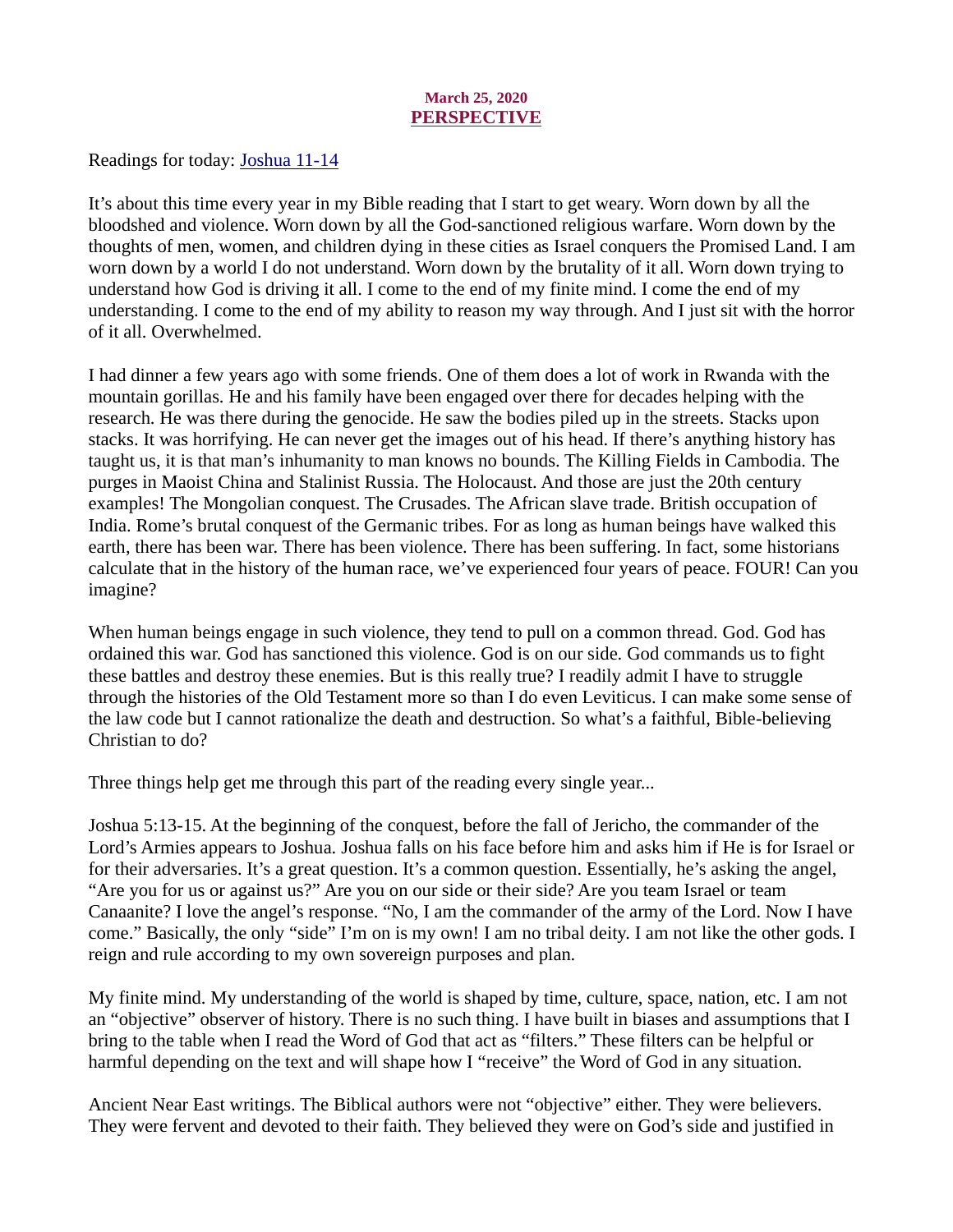their actions. They also wrote in typical ancient near east style which involved lots of hyperbole. It was a common rhetorical device in their day. In fact, we know from the Biblical text itself that the Israelites did NOT actually kill everything that breathed because at the end of Joshua God will warn them against making any alliances with the people who are left. Most likely, the Israelites "devoted to destruction" all the males of a particular city along with their buildings and religious icons. Furthermore, the numbers reported are almost certainly estimations, perhaps even exaggerations, more than an actual body count and were meant to communicate the overwhelming nature of their victories. So we cannot get lost in the details. What's important and true is that God's people conquered the Promised Land in fulfillment of God's ancient promise to Abraham and that their battles against the tribes they drove out were an act of divine judgment for the horrific idolatries those tribes practiced which often included child sacrifice.

Humility. I need to read with humility because I do not know all the answers. Nor will I ever. There is much that is lost in translation due to my inability to see and understand things from an ancient near east context. Having said that, my questions and fears and doubts are real but I may not find satisfaction this side of heaven. That's okay. If there is a God who rules and reigns over the universe and if this God is good then I can ultimately trust Him. I can trust He sees things I cannot and He is orchestrating things to His own ends which ultimately are just and holy and righteous.

There is one more thing I always try to keep in mind. My own sinfulness. The evil I carry in my own heart. Like the Apostle Paul, I do things I know I should not do. I don't do things I know I should do. Every day is full of sins of "commission" and sins of "omission" that negatively impact the lives of those I love and the lives of those I am around. The evil in the world is not just "out there" but inside of me as well. So I read with the understanding that but for the grace of God, I too deserve the ban. I too deserve the Herem. I too deserve death and destruction. And that moves my heart to praise and thanksgiving for what God has done in Jesus Christ.

Readings for tomorrow: Joshua 15-18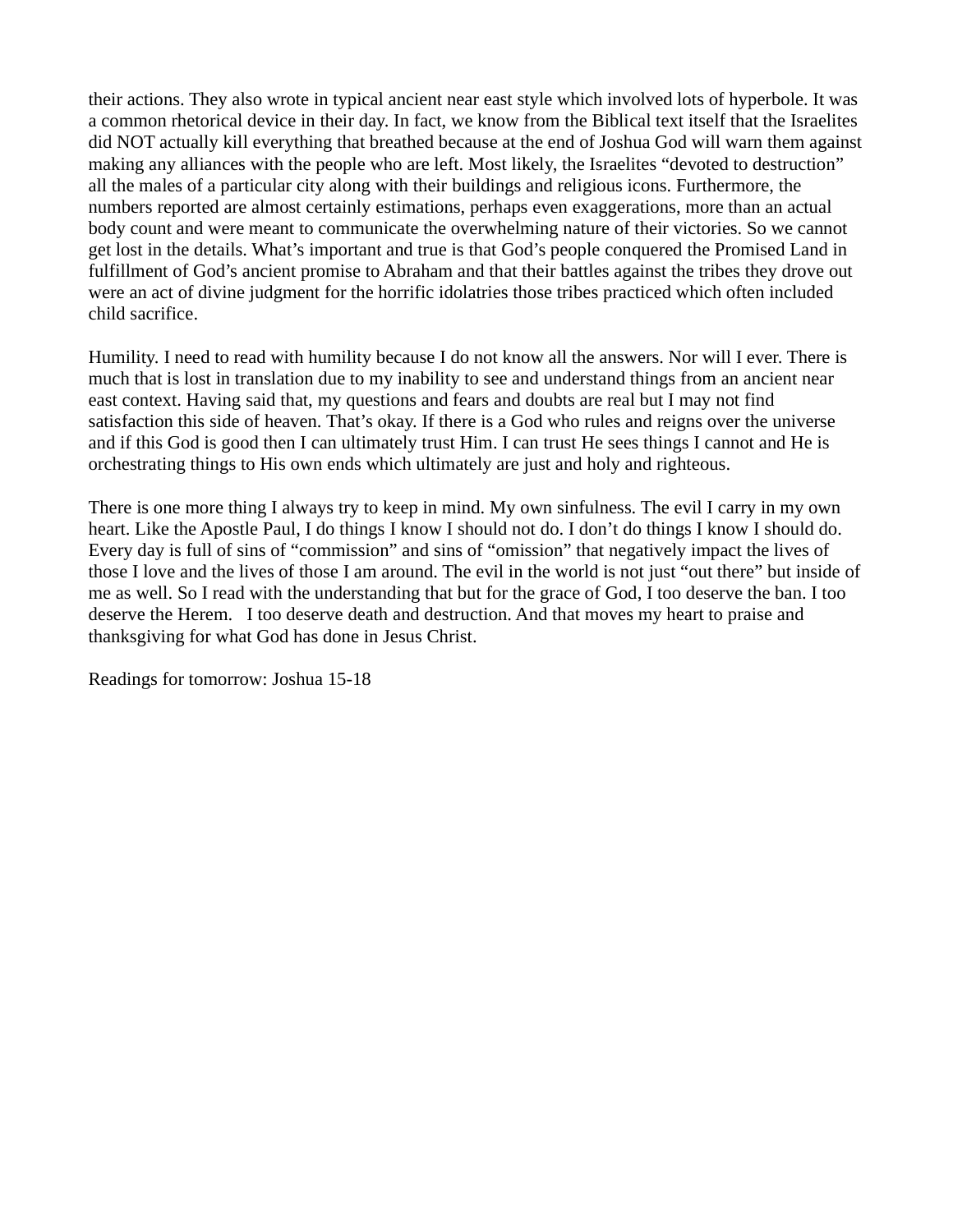#### March 26, 2020 HAS GOD'S PROMISE FAILED?

<span id="page-32-0"></span>[Readings for today: Joshua 15-18](https://www.biblegateway.com/passage/?search=Joshua+15-18&version=ESV)

Today's reading highlights a very important reality as we read Scripture. God's promises are always sure. Always true. Always good. God's great desire for His people is that they would dwell securely in the land He had promised them. At the same time, God's people are not perfect. They are not faithful. They are not whole-hearted in their devotion. Their strength fails. Their resolve weakens. Their obedience is not complete. The result is an incomplete conquest. A delay in the fulfillment of God's promise. Does this mean God has failed? Absolutely not! It means God has remained true to Himself. True to His plan and purpose for the world. True to the creature He first made in His image.

In the beginning, God gave human beings dominion over all He had made. We were created to work the "garden" that is this world. We were created to cultivate and help it flourish. We were entrusted with this responsibility. We were given agency so we might freely choose to serve God with all our hearts, souls, minds, and strength. We were given a will that was free which means our choices are real and result in real-life consequences. So when human beings in China withhold information on a growing epidemic in their own country, it breaks out into a worldwide pandemic that is difficult to stop. When human beings in America live beyond their means in unsustainable ways, it disproportionately impacts the global poor. When human beings in Africa funnel money intended for development into their personal coffers, it destroys families and lives for generations.

Israel was entrusted with the Promised Land. Each tribe allotted a specific portion by lot. They were to conquer that territory and drive out the pagan inhabitants. But Israel failed in her mission. They were unsuccessful in their attempts to fully subdue the land. They allowed certain Canaanite tribes to coexist. And even though they forced them to do hard labor, they were setting the stage for future uprisings and conflict. From this point forward, Israel would struggle to remain faithful to Yahweh. Struggle to resist the temptation to worship other gods. Struggle to maintain their control over the land. Struggle to rest in the promise of God. Again, this is not because God somehow failed! Not at all! It is Israel who failed to remain faithful thus setting the stage for generations to come.

You and I are no different. Created in God's image. Given dominion over all God has entrusted into our hands. Our time. Our talent. Our treasure. Our influence. How are we stewarding all God has given us? How are we laying hold of the promise of God for today? How are we walking in obedience even in the midst of our current cultural crisis? The choices we make in this cultural moment carry real consequences for good or for ill. The agency we exercise is real as is the responsibility we bear for ourselves, our families, our neighbors, and the human race as a whole. What tone are we setting for future generations? What legacy are we leaving to our children and grandchildren? When they look back at this moment in history, what will they say? Will they see Christians responding with faith over fear? Peace amidst all the anxiety? Grace in the face of all the outrage and judgment? Sacrificial love in a world full of selfishness and greed? You and I will be held personally and corporately responsible for how we respond in this moment. May we respond like Christ!

Readings for tomorrow: Joshua 19-22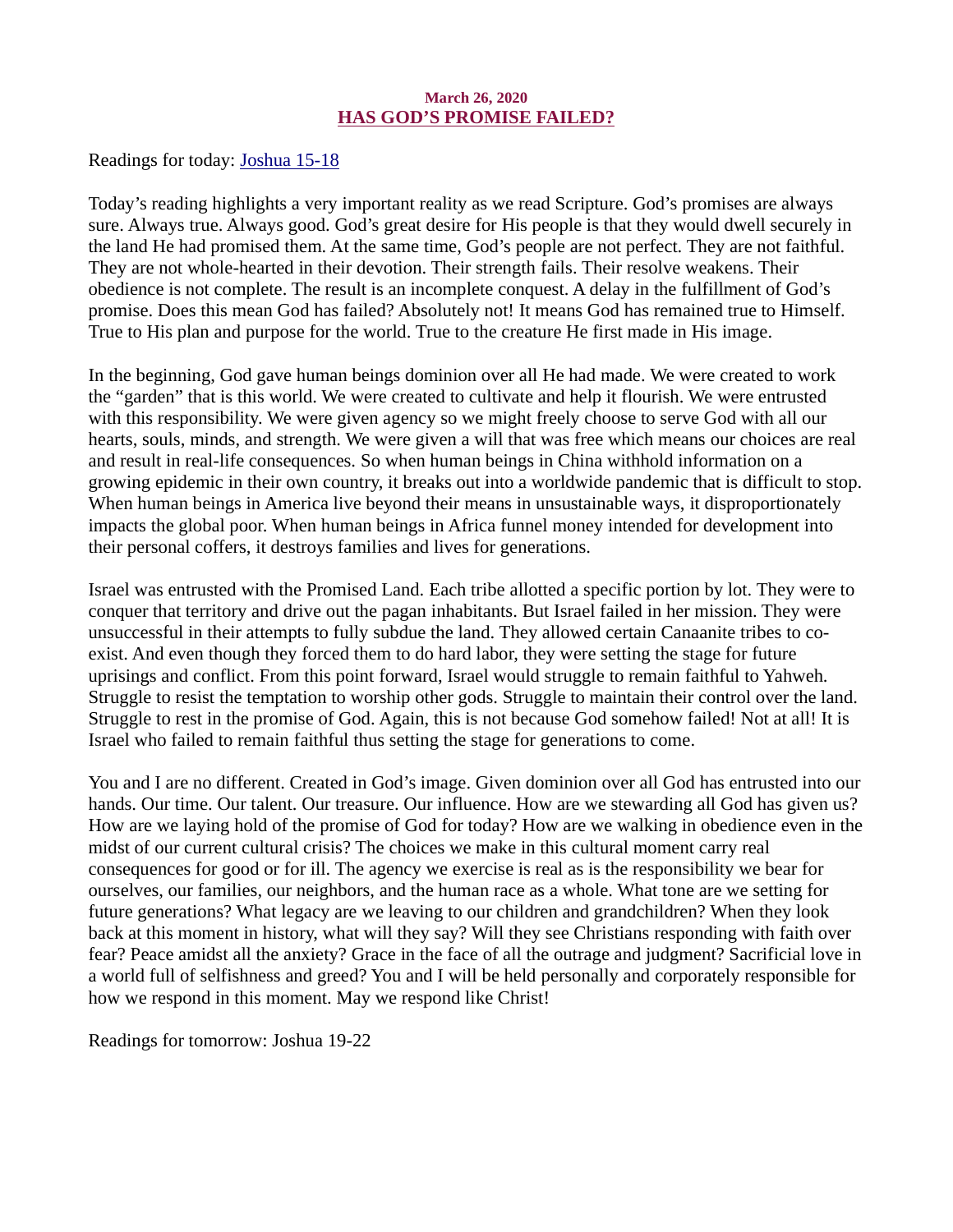# March 27, 2020 **WITNESS**

<span id="page-33-0"></span>[Readings for today: Joshua 19-22](https://www.biblegateway.com/passage/?search=Joshua+19-22&version=ESV)

"The people of Reuben and the people of Gad called the altar Witness, "For," they said, "it is a witness between us that the Lord is God." (Josh. 22:34)

What does it mean to be a witness? And what are we "witnessing" to? For the tribes of Israel, the altar by the Jordan was built to remind them they were all part of one large family. Deeply connected by their common kinship with Abraham but also their covenant with God Himself. The tribes of Reuben and Gad and the half-tribe of Manasseh were concerned that future generations might forget this connection and start to see the Jordan River as the boundary between God's people and the rest of the world. They didn't want to be left out so before they crossed the Jordan to take possession of their inheritance, they built a monument of "imposing size." Not for burnt offerings. Not for sacrifices. But a witness to all of Israel that they were one people under Yahweh. Every time an Israelite would pass by the monument, it would "witness" to their shared history and deep connection.

In the Book of Acts, Jesus calls us "His witnesses." We are witnesses in our neighborhoods, cities, nations, and to the very ends of the earth. In this way, we are living memorials to all God has done. We are living monuments to a shared history. A common heritage. The deep connection we share as God's chosen people. We "witness" to the glory and goodness of God. We "witness" to the unity we share as the family of God. Anytime someone "passes us by" or interacts with us on any level, they should leave having "witnessed" the mercy and grace of God and having felt the deep love we have for one another.

Ultimately, the Bible itself is the pre-eminent witness. I love what Joshua 21:45 says, "Not one word of all the good promises that the Lord had made to the house of Israel had failed; all came to pass." The only reason we know this statement is true is because we have an accurate record of what took place. This is why we read the Old Testament. Within its pages, God "witnesses" to us over and over again of His great faithfulness and love. Even in the face of our sin. Even in the face of our rebellion. Even in the face of our evil. Even in the face of all our brokenness, God pursues us. God relentlessly chases us. God never lets us go.

Now, more than ever, the world needs a witness. The world needs the church to stand forth as a witness to God's continued grace and mercy and miraculous strength. The world needs a witness from the church that is humble and servant-hearted. The world needs to experience the witness of the church as kind and generous. Perhaps most of all, the world needs to see the courage and boldness of the church in this time of fear and anxiety. They need to see a group of people over whom fear has no hold for their confidence is in the perfect love of God revealed in Jesus Christ. Friends, in times like these throughout history the church has shined like stars in the nighttime sky. My prayer for you. My prayer for us. My prayer for PEPC. My prayer for all the churches I have the privilege of partnering with in our community, in our denomination, and around the world is that we would be witnesses of "imposing size" during this challenging time not for our sake but for the glory of God!

Readings for tomorrow: Joshua 23-34, Judges 1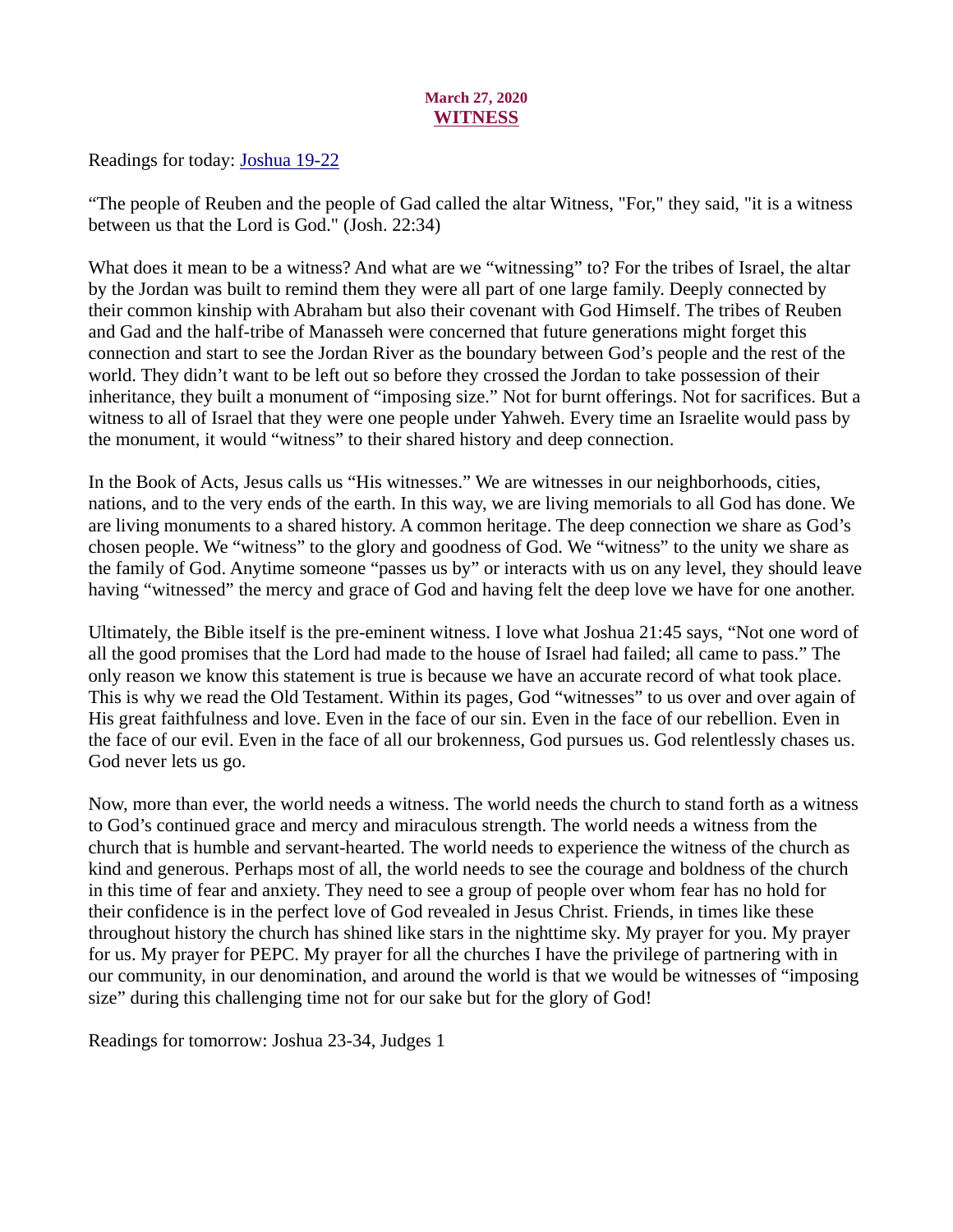# March 28, 2020 LOVE AND OBEDIENCE

<span id="page-34-0"></span>Readings for today: **Joshua 23-24**, Judges 1

"Be very careful, therefore, to love the Lord your God." (Joshua 23:11)

These are among the final words Joshua spoke to the people of Israel. Love the Lord your God. With all your heart. All your mind. All your strength. All your soul. Love the Lord your God in all you say and do. Love the Lord your God in your worship. Love the Lord your God in your life. Love the Lord your God in your relationships. Love the Lord your God in your home. In your neighborhood. At your work. Love the Lord your God.

We get so confused about love. We think it has to do with a feeling. An emotion. A physical, hormonal response to another human being. We falsely equate love with physical attraction. We falsely equate love to the complex interactions of neurochemicals in our brains. This is why people fall "in" and "out" of love. It's how people justify cheating on their spouses or getting a divorce and breaking up their family. It's why people see no problem with having multiple sexual partners over the course of their lives or perhaps even at the same time.

The Bible defines love differently. Love is a choice. It's a conscious decision we make to live in covenant faithfulness with God and with each other. It's not dependent on emotions. It's transcends our feelings. It's a commitment that overrides our hormones. This love is not selfish but selfless. It takes as its highest good the needs of the other. It considers others more important than oneself. It takes commitment seriously. Even eternally. It is modeled after and flows from the love God has for us. God's love never fails. God's love is not capricious. It is steadfast. Loyal. True. God's commitment to His people never ends. God's faithfulness to His people knows no bounds. He is with them forever and as such, He has every right to expect the same kind of commitment from us.

What does such commitment look like? Obedience. Keeping God's commandments. Just as God kept every word of His promise to us so we should endeavor to keep every word of our promise to Him. Listen to how Joshua puts it, "Therefore, be very strong to keep and to do all that is written in the Book of the Law of Moses, turning aside from it neither to the right hand nor to the left…" (Joshua 23:6) Or as Jesus will later put it, ""If you love me, you will keep my commandments." (John 14:15) Keeping God's commands is not optional for the Christian. It is part and parcel of our love for God. One cannot say we love God and ignore what He says. One cannot claim to love God and do the opposite of His commands. One's love for God is intrinsically wrapped up in one's obedience.

Now does this mean we will obey perfectly? Of course not. Nor can we love perfectly. There is only one perfect love and that is the love of God made incarnate in Jesus Christ. In Christ, perfect love and perfect obedience meet. In Christ, perfect love finds perfect form in a perfect life lived on our behalf. Loving Christ means placing our faith in His finished work or complete obedience even unto death on a cross for our sins. It means trusting His love to be sufficient in our weakness. His faith to be sufficient in the face of our fears. His grace to be sufficient for our doubts. His mercy to be sufficient for our failings. Loving Christ means surrendering to Him over and over again. Each and every day. For as long as we are given breath on this earth.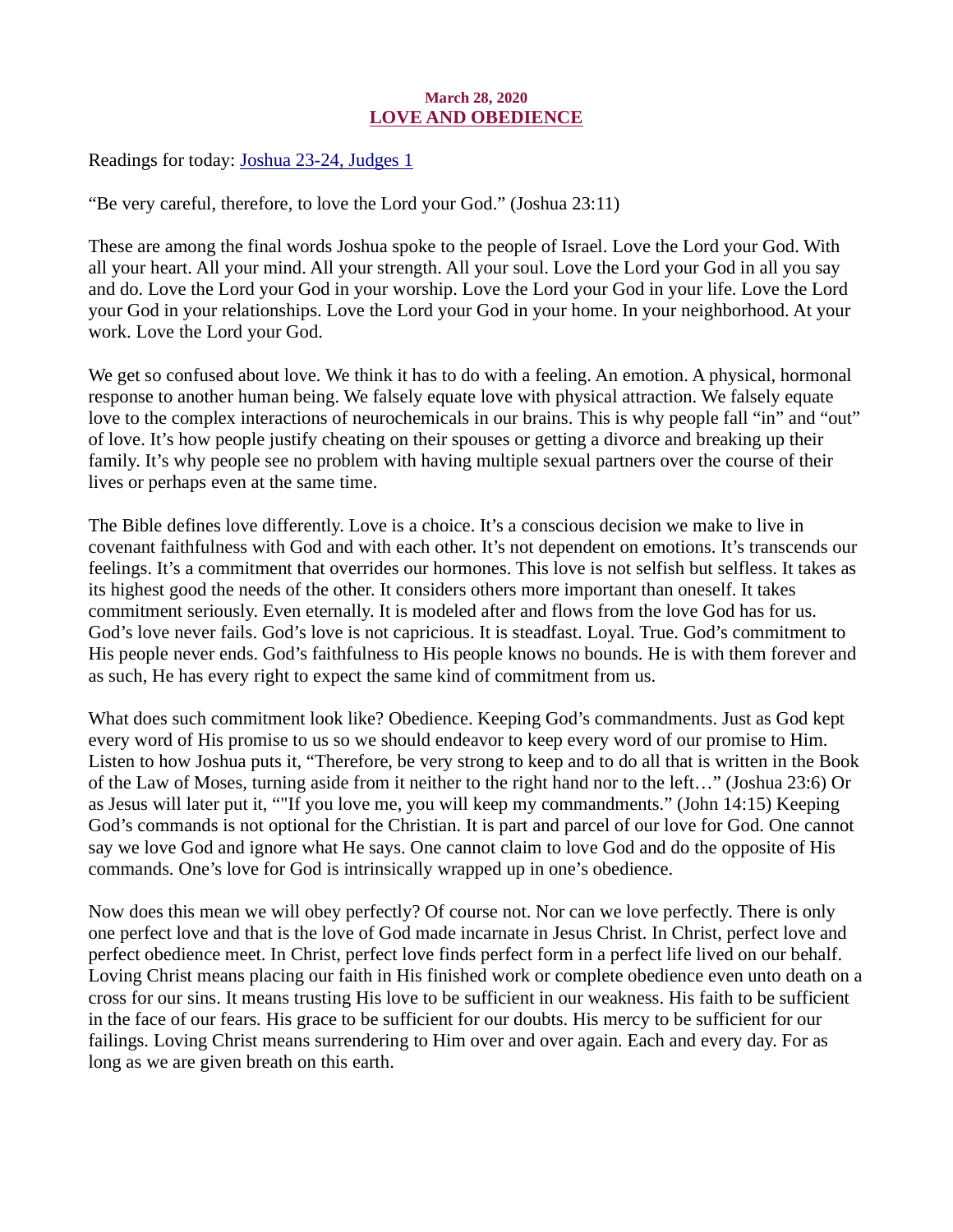# March 30, 2020 TESTING

<span id="page-35-0"></span>[Readings for today: Judges 2-5](https://www.biblegateway.com/passage/?search=Judges+2-5&version=ESV)

The Bible talks a lot about how God uses the circumstances of our lives to test the veracity of our faith. Do we believe God is who He says He is? Not just in the good times but in the bad as well? Do we praise God only when times are calm or are we able to praise Him in the storm? Do we consider it all joy - as James 1 says - when we face trials of various kinds? Do we understand in those moments that God is up to something in our lives? Can we see how He uses all things - even worldwide pandemics for the good of those who love Him and are called according to His purpose? Do we trust God enough to let the testing of our faith produce in us a steadfastness that actually leads to a deeper, fully, richer, more complete faith?

The beginning of the Book of Judges makes it clear that Israel has failed. She has not followed through. She has not driven out the nations who occupied the Promised Land. This will become a massive problem for her in the years ahead but God is faithful. He will use even their disobedience for His sovereign purposes. Yes, their presence will become a thorn in Israel's side. Yes, their gods will seek to ensnare Israel along the way. But rather than break faith with Israel. Rather than abandon the covenant He had made. God turns what they meant for evil for their good. He uses the pagan nations of the earth to test His people. Refine them. Strengthen them. Bring them to repentance. "These nations were for the testing of Israel, to know whether Israel would obey the commandments of the Lord, which he commanded their fathers by the hand of Moses." (Judges 3:4)

I do not believe God created COVID-19. I do not believe God sent COVID-19 to punish our country for our sins any more than He's sent it to any other country to punish them for their sins. There is plenty of sin to go around. The world is full of disobedience. In what will become a common refrain in the Book of Judges, "everyone does what is right in their own eyes." However, I do believe God is sovereign. I do believe God is omnipotent. I do believe God is omniscient. I do believe God is using this cultural moment as means of drawing the world back to Himself. The more we repent. The more we cry out to God. The more we reach out for Him in the midst of our grief and suffering and pain, the more He will make Himself known to us. After all, He promises He is with the "broken-hearted and those crushed in spirit." (Psalms 34:18)

So the question for us today is this…will we allow God to use this testing to shape us more into the image of Christ? Or will we stubbornly cling to our self-sufficient ways? Will we trust God to use even our pain for His purposes? Or will we accuse God of falling down on the job? Will we believe God when He says He is with us always even to the end of the age and that our present sufferings are not worth comparing to the glory that will one day be revealed in us? Or will we cling to the things of this world with all our might? Will we have faith to walk with open hands before the Lord? Or will we clench our fists in fear and frustration?

Readings for tomorrow: Judges 6-9